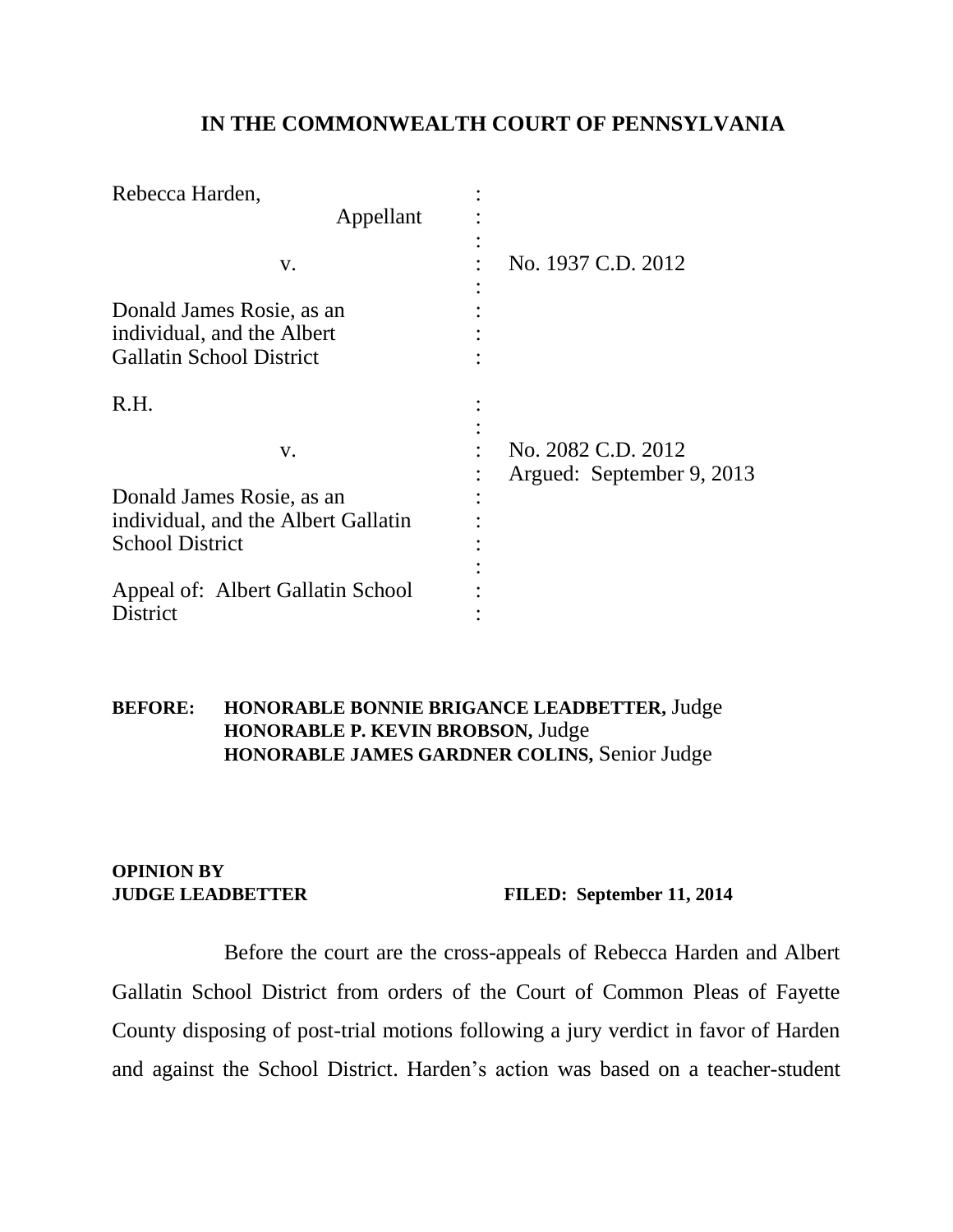sexual harassment claim under Title IX of the Education Amendments of 1972, 20 U.S.C. §§ 1681 – 1688 (Title IX).<sup>1</sup> Common pleas granted the new trial after concluding that it had erroneously admitted irrelevant evidence that may have been highly prejudicial to the School District, thereby depriving it of a fair trial. The trial court also denied the School District's motion for judgment notwithstanding the verdict (jnov), concluding that the issues raised therein, including whether Harden had met her burden of demonstrating that the School District had sufficient notice or knowledge of the harassment and failed to respond appropriately, were simply issues of fact for the jury rather than questions of law for the court.<sup>2</sup> After review of the arguments and record, we conclude that common pleas erred in denying the motion for jnov. $3$ 

<sup>&</sup>lt;sup>1</sup> The jury returned a verdict in the amount of \$300,000; \$100,000 against the School District for violating Title IX and \$200,000 against Donald James Rosie, the subject teacher, for battery and a violation of 42 U.S.C. § 1983 (pertaining to the deprivation of a constitutional right under color of state law). Rosie is not a party on appeal.

 $2$  Although the court's order granting a new trial is immediately appealable pursuant to Rule of Appellate Procedure 311(a)(6), the court certified the interlocutory order for purposes of immediate appeal, concluding that the matter involved controlling questions of law of which there are substantial grounds for differences of opinion, such that an immediate appeal would materially advance the ultimate termination of the matter. *See* 42 Pa. C.S. § 702(b).

 $3$  In reviewing whether a party was entitled to jnov, we consider the evidence, together with all favorable inferences which can be drawn therefrom, in the light most favorable to the verdict winner. *Beil v. Telesis Constr., Inc.*, 11 A.3d 456, 462 (Pa. 2011). As our Supreme Court has stated, there are two bases for the grant of jnov:

<sup>[</sup>O]ne, the movant is entitled to judgment as a matter of law, and/or two, the evidence was such that no two reasonable minds could disagree that the outcome should have been rendered in favor of the movant. With the first a court reviews the record and concludes that even with all factual inferences decided adverse to the movant the law nonetheless requires a verdict in his favor. . . .

*Phillips v. A-Best Prods. Co.*, 665 A.2d 1167, 1170 (Pa. 1995) (internal citation and quotations omitted). Regarding the latter ground for the entry of jnov, "the court reviews the evidentiary record and concludes that the evidence was such that a verdict for the movant was beyond **(Footnote continued on next page…)**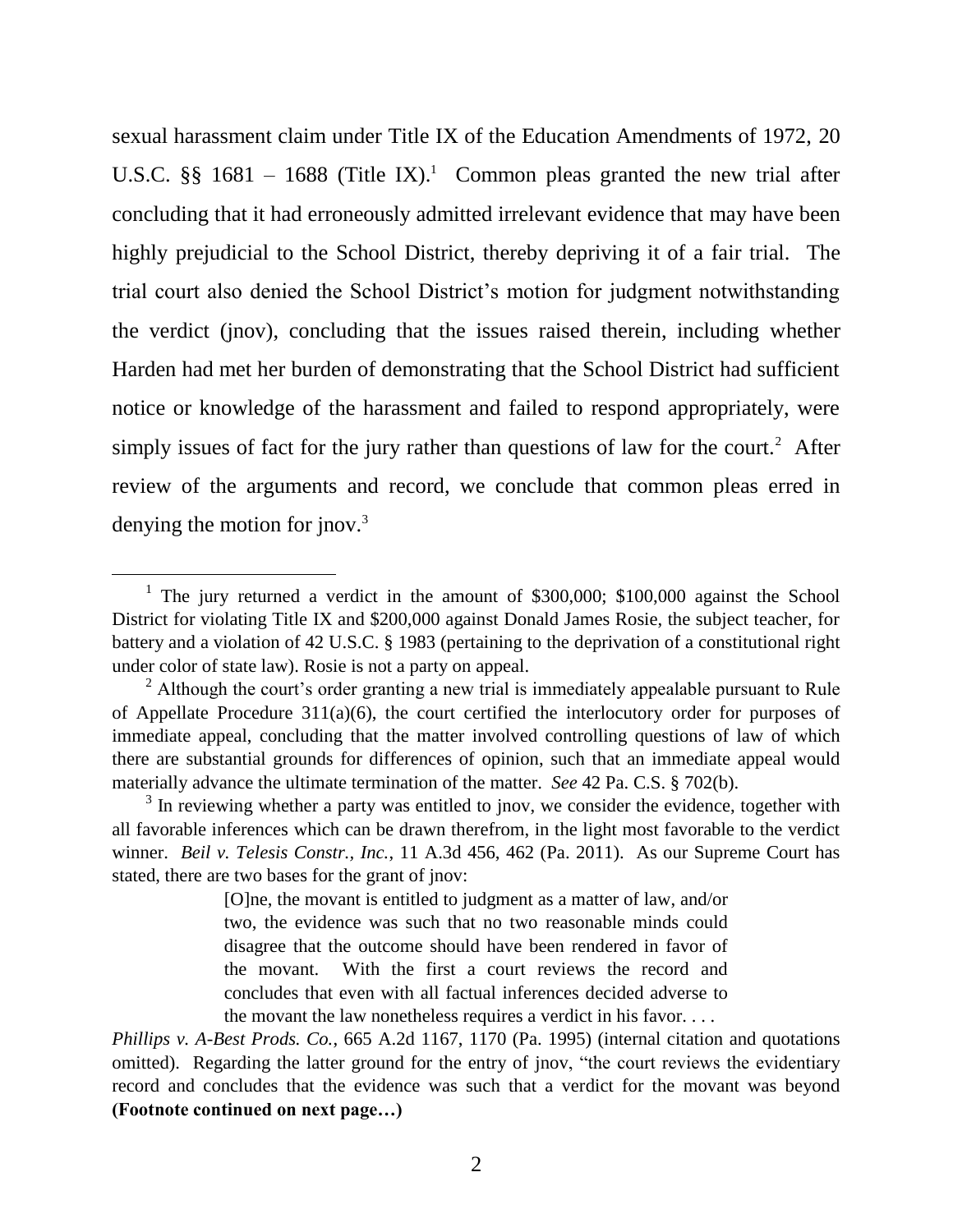For all intents and purposes, it is undisputed that in 2006, Harden was a sixteen year old high school student in the School District, and Donald Rosie, although on sabbatical at the time, was a sixth grade teacher at the School District's middle school.<sup>4</sup> Rosie also coached the girls' high school softball team until his resignation from the position in April 2005. Rosie taught Harden in sixth grade during the 2001-02 school year and the two remained in contact after Harden completed sixth grade. Between March and June of 2006, while Rosie was on sabbatical, Rosie and Harden were involved in a consensual sexual relationship, which they both kept private from others. In June 2006, the Pennsylvania State Police contacted the School District's Superintendent, Walter Vicinelly, and informed him that a parent and student made a complaint, indicating that the student was involved in a sexual relationship with one of the District's teachers; the Police did not identify the student or teacher. Shortly thereafter, Harden's mother contacted Vicinelly and informed him that her daughter, Rebecca, was sexually involved with Rosie. After meeting with Harden's mother, Vicinelly filed a report with Children and Youth Services regarding Rosie and contacted the local district attorney. Rosie was suspended without pay in August and formally terminated by the School Board in February 2007.

In October 2006, Harden, through her mother, commenced the underlying civil action against Rosie and the School District, proceeding to trial against the District on the theory that its actions violated Title IX, causing Harden

**(continued…)**

\_\_\_\_\_\_\_\_\_\_\_\_\_\_\_\_\_\_\_\_\_\_\_\_\_\_\_\_\_

peradventure." *Reott v. Asia Trend, Inc.*, 7 A.3d 830, 835 (Pa. Super. 2010) (internal citation and quotation omitted).

<sup>&</sup>lt;sup>4</sup> Rosie began teaching in 1972 in one of the District's elementary schools. He apparently joined the middle school when sixth grade was moved to the middle school. It is not clear whether the two schools are on the same campus.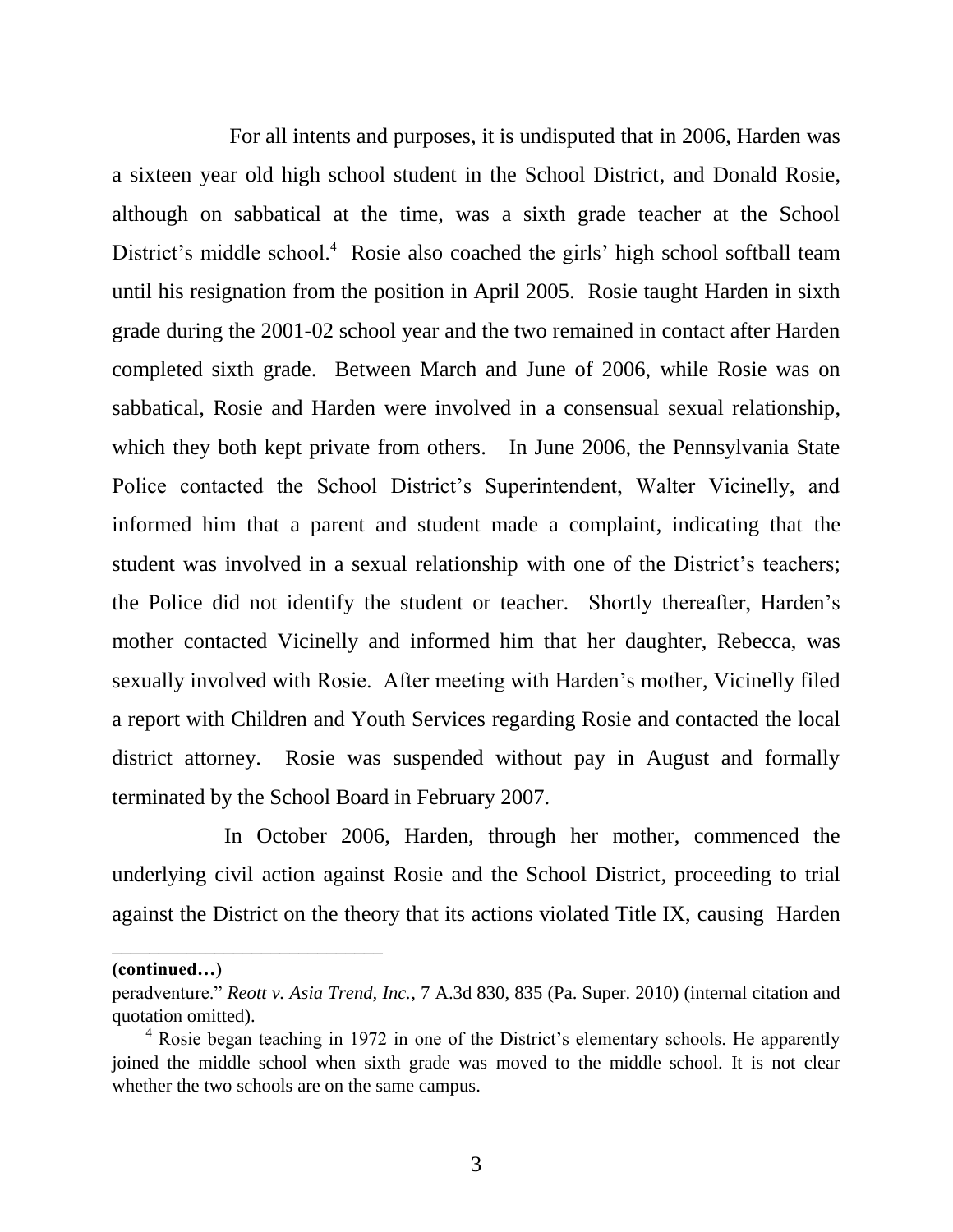harm and entitling her to monetary damages. As noted, although the jury found in favor of Harden against both defendants, common pleas granted the District's motion for a new trial. Before addressing the issues and arguments raised on appeal to this court, it is helpful to set forth the relevant statutory scheme and the elements of a Title IX claim.

Title IX provides in pertinent part that: "No person in the United States shall, on the basis of sex, be excluded from participation in, be denied the benefits of, or be subjected to discrimination under any education program or activity receiving Federal financial assistance[.]" Section 1681(a), 20 U.S.C. § 1681(a). Title IX is designed to prevent recipients of federal funds from using such funds in a discriminatory manner. It is now well settled that this statutory prohibition against discrimination based upon gender encompasses a teacher's sexual harassment or abuse of a student and provides the student with a private cause of action for damages against the school district.<sup>5</sup> *Gebser v. Lago Vista Indep. Sch. Dist.*, 524 U.S. 274, 277 (1998). *See also Bostic v. Smyrna Sch. Dist.*, 418 F.3d 355, 359 (3d Cir. 2005); *Warren v. Reading Sch. Dist*, 278 F.3d 163, 168- 9 (3d Cir. 2002). However, Title IX cannot be invoked by a student to impose liability on a particular teacher or school official. *Douglas v. Brookville Area Sch. Dist.*, 836 F.Supp.2d 329, 343 (W.D. Pa. 2011) [citing *Fitzgerald v. Barnstable Sch. Comm.*, 555 U.S. 246, 257 (2009)].

In discussing the private cause of action under Title IX, the United States Court of Appeals for the Third Circuit has distinguished the cause of action under Title IX from that provided under Title VII of the Civil Rights Act of 1964,

<sup>5</sup> The private right of action is judicially implied rather than express. *Gebser v. Lago Vista Indep. Sch. Dist.*, 524 U.S. 274, 283-84 (1998).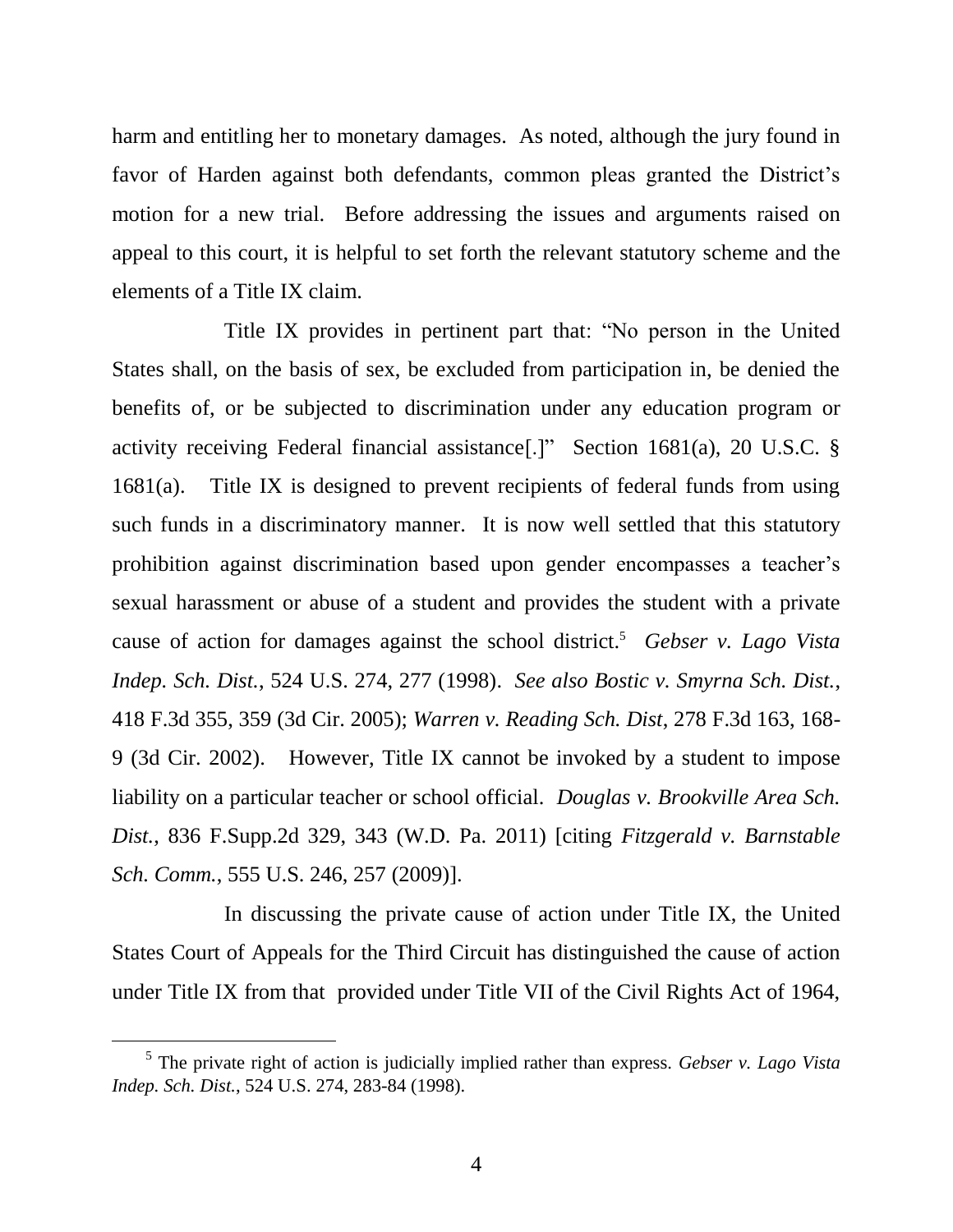42 U.S.C. §§ 2000e – 2000e-17 (pertaining to discrimination and harassment in the workplace), noting that the two acts serve different purposes. *Warren*, 278 F.3d at 170. "The explicit cause of action in Title VII is intended to *punish* acts of discrimination, whereas the cause of action in Title IX is intended as protection for the student." *Id.* (citing *Gebser*, emphasis in original). Focusing on the concern that school districts should first be afforded the opportunity to remedy a discriminatory situation before facing penal measures, the Third Circuit observed in *Warren*:

> [T]he Court in [*Gebser*] was therefore concerned that an implied right of private action not interfere with the opportunities for voluntary compliance built into the statutory scheme of Title IX, and administrative remedies that Congress included in the statutory scheme. Holding a school district responsible for actions of a principal [or other responsible school official] fixes responsibility at [a] sufficiently high level to afford the recipient of Title IX funds an opportunity to respond to claims of discrimination before funds are jeopardized by a teacher's conduct. It also affords an opportunity for voluntary compliance with the contractual undertakings that are part of Title IX funding.

*Id.* at 170-01.<sup>6</sup> It also bears emphasizing that the United States Supreme Court in *Gebser* expressly held that a private cause of action against a school district under Title IX cannot be premised on principles of *respondeat superior* or constructive notice; rather, actual notice of discrimination must be demonstrated in order to prevail on a claim under Title IX. *Gebser*, 524 U.S. at 285. Consequently, following *Gebser* and its progeny, a school district may be held liable for a

<sup>&</sup>lt;sup>6</sup> The Court in *Warren* also observed that Title IX is expressly remedial in nature. 278 F.3d at 169 (discussing *Gebser*).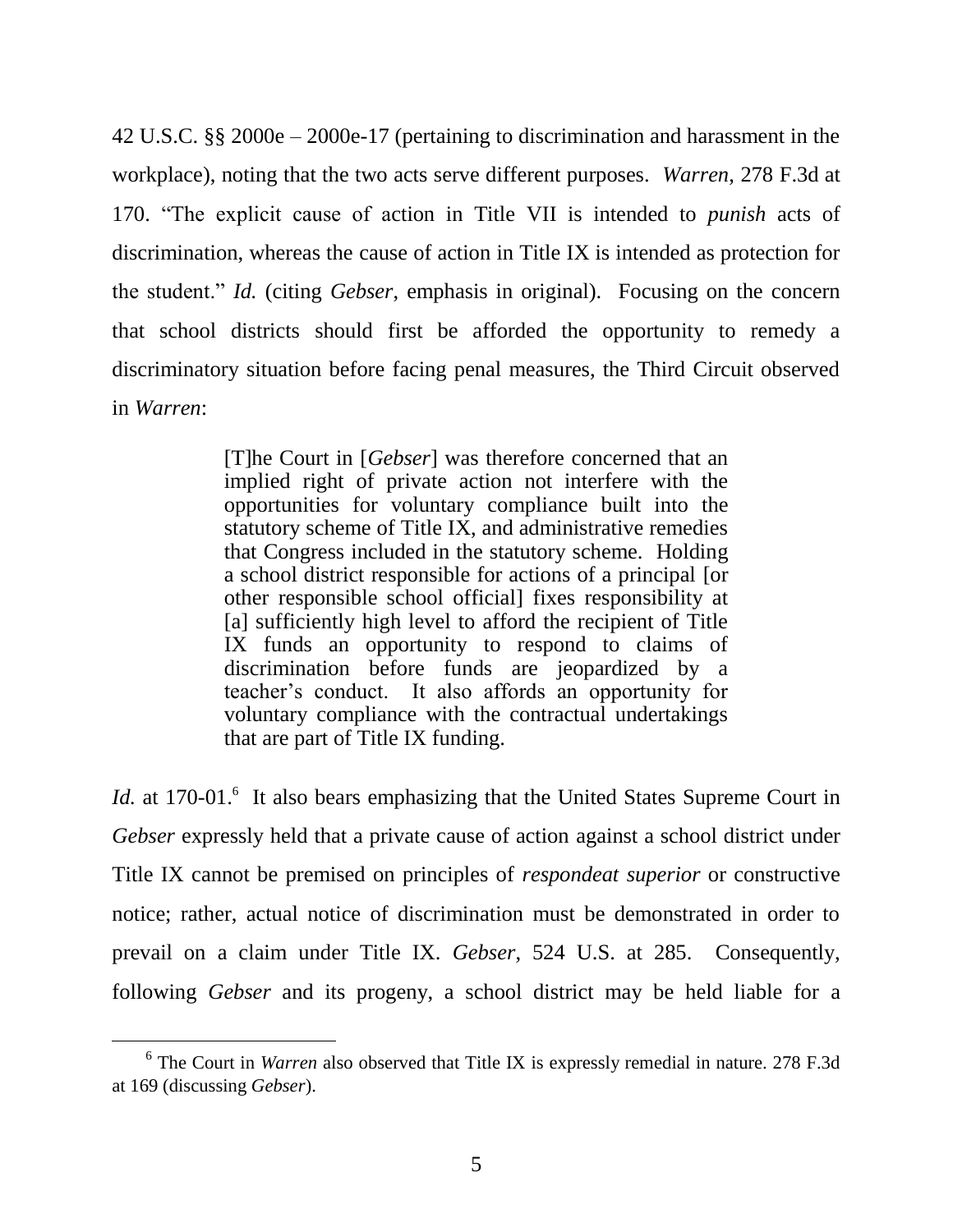teacher's sexual harassment or abuse of a student only if: "(1) the school district received federal financial assistance, (2) the student was subjected to discrimination on the basis of sex, and (3) an 'appropriate person'<sup>[7]</sup> (4) had actual notice of, and was deliberately indifferent to, the discrimination." *Chancellor v. Pottsgrove School Dist.*, 501 F.Supp.2d 696, 704 (E.D. Pa. 2007) (footnote added). *See also Bostic*, 418 F.3d at 360.

Regarding the specificity of knowledge required to impose liability on a school district, the federal courts have held that mere knowledge of the possibility of harassment or potential for abuse is insufficient to impose liability under Title IX. *See Bostic*, 418 F.3d at 360-61; *Baynard v. Malone*, 268 F.3d 228, 237-38 (4th Cir. 2001) [discussing standard of actual notice required by *Gebser*  and *Davis v. Monroe County Board of Education*, 526 U.S. 629 (1999)]. Rather, Title IX is violated when the district is "deliberately indifferent to *known acts* of teacher-student discrimination." *Bostic*, 418 F.3d at 361 [quoting *Davis*, 526 U.S. at 643 (emphasis in original)]. <sup>8</sup> Moreover, if the notice of the discriminatory

 $\frac{7}{1}$  An "appropriate person" is an individual that has authority to end the discriminatory conduct. *Warren v. Reading Sch. Dist*, 278 F.3d 163, 169-70 (3d Cir. 2002). In most cases, a school principal constitutes an appropriate person for purposes of actual notice. *Id.* at 170. On the other hand, while other teachers and guidance counselors may have a duty to report suspected abuse under state law, they generally do not constitute appropriate persons for purposes of actual notice under Title IX because they lack the authority to take corrective measures. *Id.* at 173. *See also Douglas v. Brookville Area Sch. Dist.*, 836 F.Supp.2d 329, 346-47 (W.D. Pa. 2011); *Doe v. Sch. Bd. of Broward Cty.*, 604 F.3d 1248, 1256 (11th Cir. 2010) (noting issue of who is an appropriate person is "necessarily a fact-based inquiry because officials' roles vary among school districts") (internal citation and quotation omitted).

<sup>8</sup> The Fourth Circuit has interpreted the notice requirement of *Gebser* to require "actual knowledge of the discriminatory conduct in question." *Baynard*, 268 F.3d at 238. In *Bostic*, however, in affirming the denial of a new trial, the Third Circuit approved the district court's jury instruction on notice, that: "An educational institution has 'actual notice,' sometimes called 'actual knowledge' of discrimination, if an appropriate person at the institution has knowledge of facts sufficiently indicating substantial danger to a student so that the institution can reasonably **(Footnote continued on next page…)**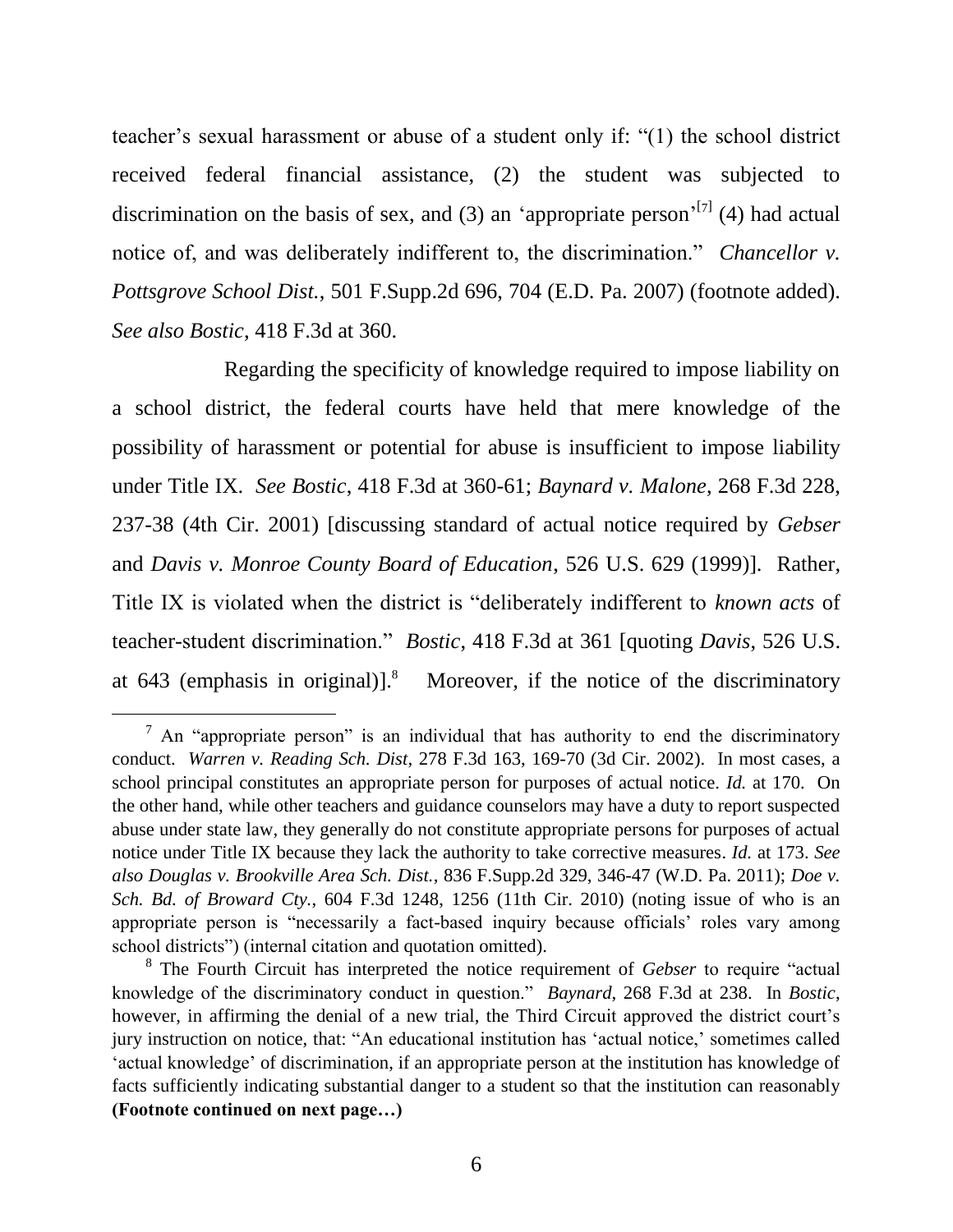conduct does not involve the plaintiff, the notice provided to the school district must either involve known acts of sufficiently similar conduct to that alleged by the plaintiff or known actions that are relatively recent and sufficiently concerning that school officials are alerted to a substantial risk of danger to students.<sup>9</sup>

Significantly, after construing Title IX to require school officials to possess actual notice of known acts of discrimination, the Supreme Court held in *Gebser* that complaints by parents to a high school principal regarding a teacher's improper sexually suggestive comments to students in the classroom were insufficient to demonstrate that school officials had the requisite notice that the

#### **(continued…)**

\_\_\_\_\_\_\_\_\_\_\_\_\_\_\_\_\_\_\_\_\_\_\_\_\_\_\_\_\_

 $9$  In construing the statutory scheme and defining the scope of a school district's liability premised on notice and knowledge, the Supreme Court theorized in *Gebser*:

> Presumably, a central purpose of requiring notice of the violation "to the appropriate person" and an opportunity for voluntary compliance before administrative enforcement proceedings can commence is to avoid diverting education funding from beneficial uses where a recipient was unaware of discrimination in its programs and is willing to institute prompt corrective measures. . . . When a teacher's sexual harassment is imputed to a school district or when a school district is deemed to have "constructively" known of a teacher's harassment, by assumption the district had no actual knowledge of the teacher's conduct. Nor, of course, did the district have an opportunity to take action to end the harassment or to limit further harassment.

524 U.S. at 289.

be said to be aware of the danger." 418 F.3d at 360. *Accord Chancellor*, 501 F.Supp.2d at 708 (quoting *Bostic* jury instructions and stating: "Plaintiff must show that [the principal] 'had knowledge of facts sufficiently indicating substantial danger to a student so that [the school district] can reasonably be said to be aware of the danger.' . . . 'Actual notice' cannot be based on a mere 'possibility.'"). *See also* 3C Fed. Jury Prac. & Instr. § 177.36 (5<sup>th</sup> ed. 2001) (stating: "An education institution has 'actual knowledge' if it knows the underlying facts, indicating sufficiently substantial danger to students, and was therefore aware of the danger.").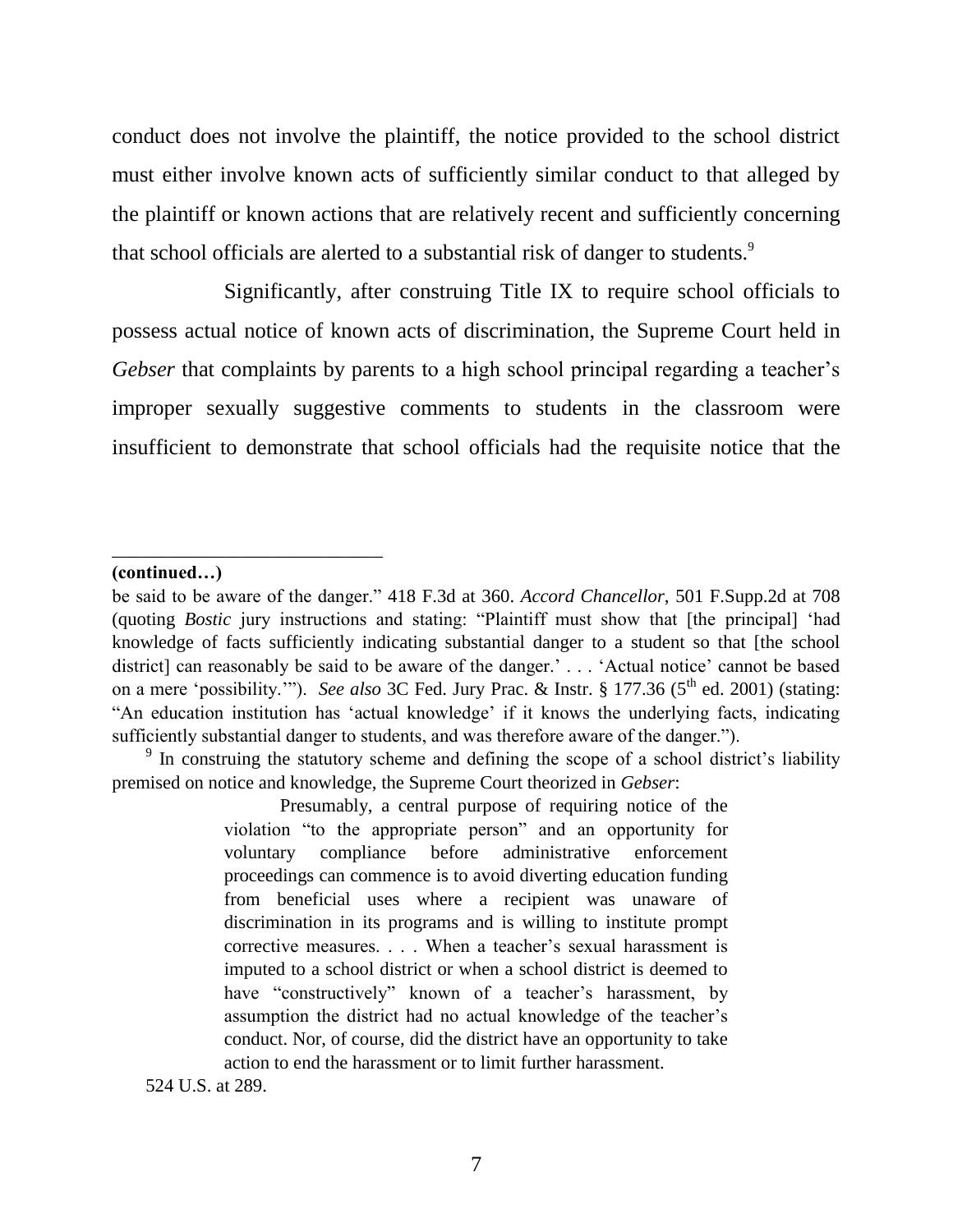teacher was possibly involved in a sexual relationship with a student. 524 U.S. at 291.

Similarly, in *Escue v. Northern Oklahoma College,* 450 F.3d 1146 (10th Cir. 2006), the Tenth Circuit held that prior allegations of misconduct against the defendant university professor failed to establish actual notice for purposes of the student-plaintiff's Title IX claim against the university. There, the plaintiff averred in her complaint that in 2002, the professor touched her inappropriately and made inappropriate sexual remarks about her and to her. The evidence pertaining to prior notice involved reports that the professor had dated two older, non-traditional students (one was his student and the other was not) in the past (one of the relationships purportedly occurred in the early 1990s), in addition to two harassment complaints, which were made against the professor nine years earlier. One of the complaints alleged that the professor had called a student "butch" on multiple occasions and the other alleged that the professor had slapped a student on the rear-end while she was boarding a bus. The court held that the professor's two relationships with students close to his age (presumably consensual in the absence of evidence to the contrary) did not serve to put the university on notice that its students were at risk of sexual harassment and that the two harassment complaints were too dissimilar to the plaintiff's claims to alert the university to a substantial risk of abuse. *See also Baynard v. Malone*, 268 F.3d 228 (holding, *inter alia*, that report of former student and his mother that he was sexually abused by defendantteacher 15 years earlier was insufficient to provide actual notice that teacher currently abusing one of his students).

On the other hand, in *Warren*, the Third Circuit held that evidence demonstrating that two or three years before the student-plaintiff was sexually

8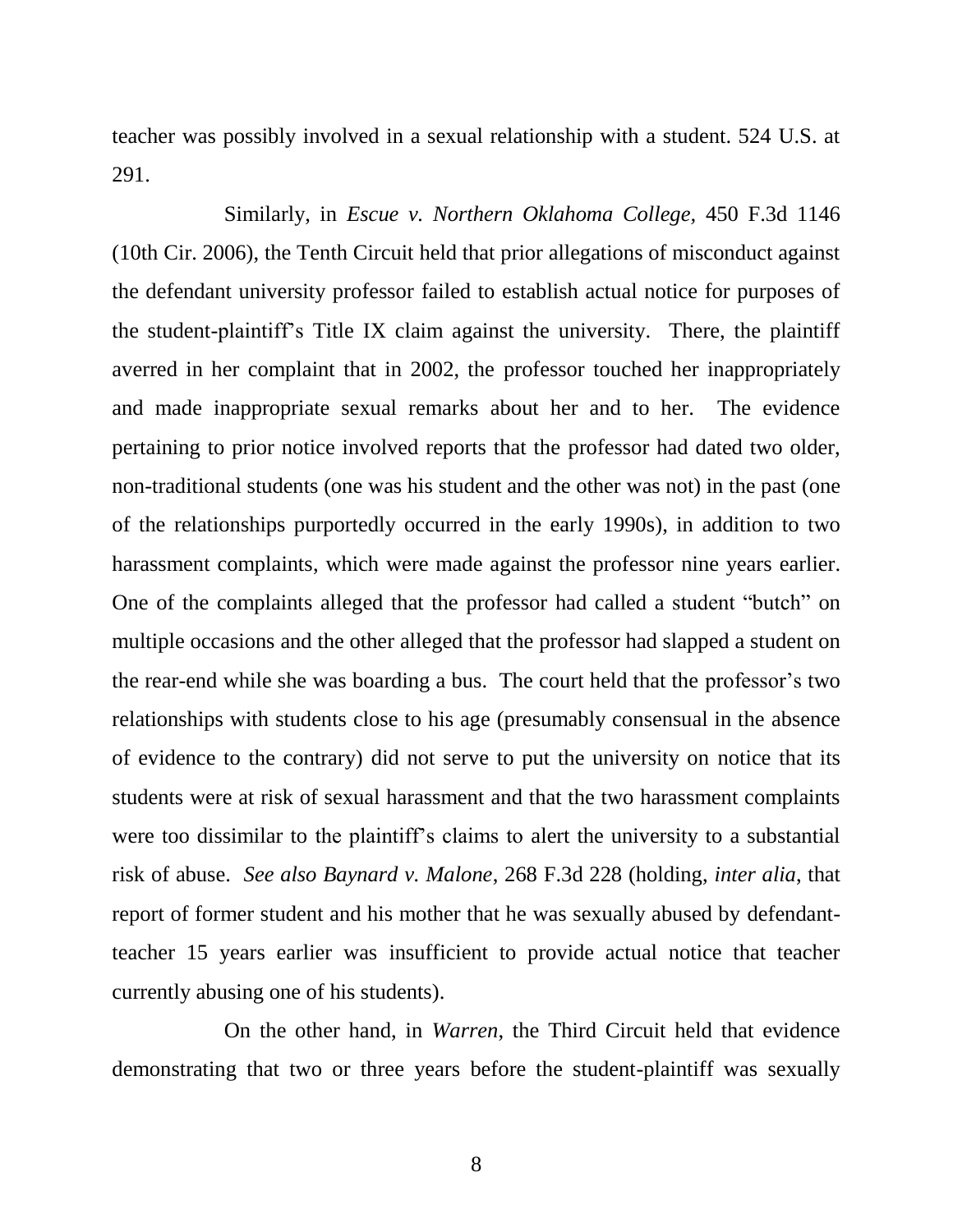abused by a teacher, a complaint made to the school principal by a concerned parent that the same teacher was taking his son to the teacher's house and paying him to "[lift the teacher] up and down," was sufficient to demonstrate that the school district had actual notice of the teacher's discriminatory conduct. 278 F.3d at 173.

Similarly, in *Doe v. School Board of Broward County*, 604 F.3d 1248 (11th Cir. 2010), the Eleventh Circuit held that evidence of recent complaints to the principal (within nine months of the violent sexual assault on the plaintiff) by two students, who reported that the subject teacher propositioned them, lifted their shirts to see their stomachs or asked them to show him their stomachs, attempted to blackmail one of the students into having sex and made sexually-suggestive comments about the girls' bodies, were sufficient to satisfy the plaintiff's burden regarding actual notice for summary judgment purposes.

In addition, a plaintiff must show that the school reacted to the established notice with deliberate indifference. The Supreme Court characterized "deliberate indifference" in *Gebser* as "an official decision by the recipient not to remedy the violation." 524 U.S. at 290. *See also Chancellor*, 501 F.Supp.2d at 708 (characterizing deliberate indifference as a clearly unreasonable response, and stating that if a school official took timely and reasonable measures to end the harassment, such response would not constitute deliberate indifference even if the efforts were unsuccessful) (internal citations and quotations omitted). Moreover, while deliberate indifference is certainly a factually driven issue, when the facts are largely undisputed, it can be determined as a matter of law. *See Davis*, 524 U.S. at 649 (stating: "[Deliberate indifference] is not a mere reasonableness standard . . . . In an appropriate case, there is no reason why courts, on a motion to dismiss, for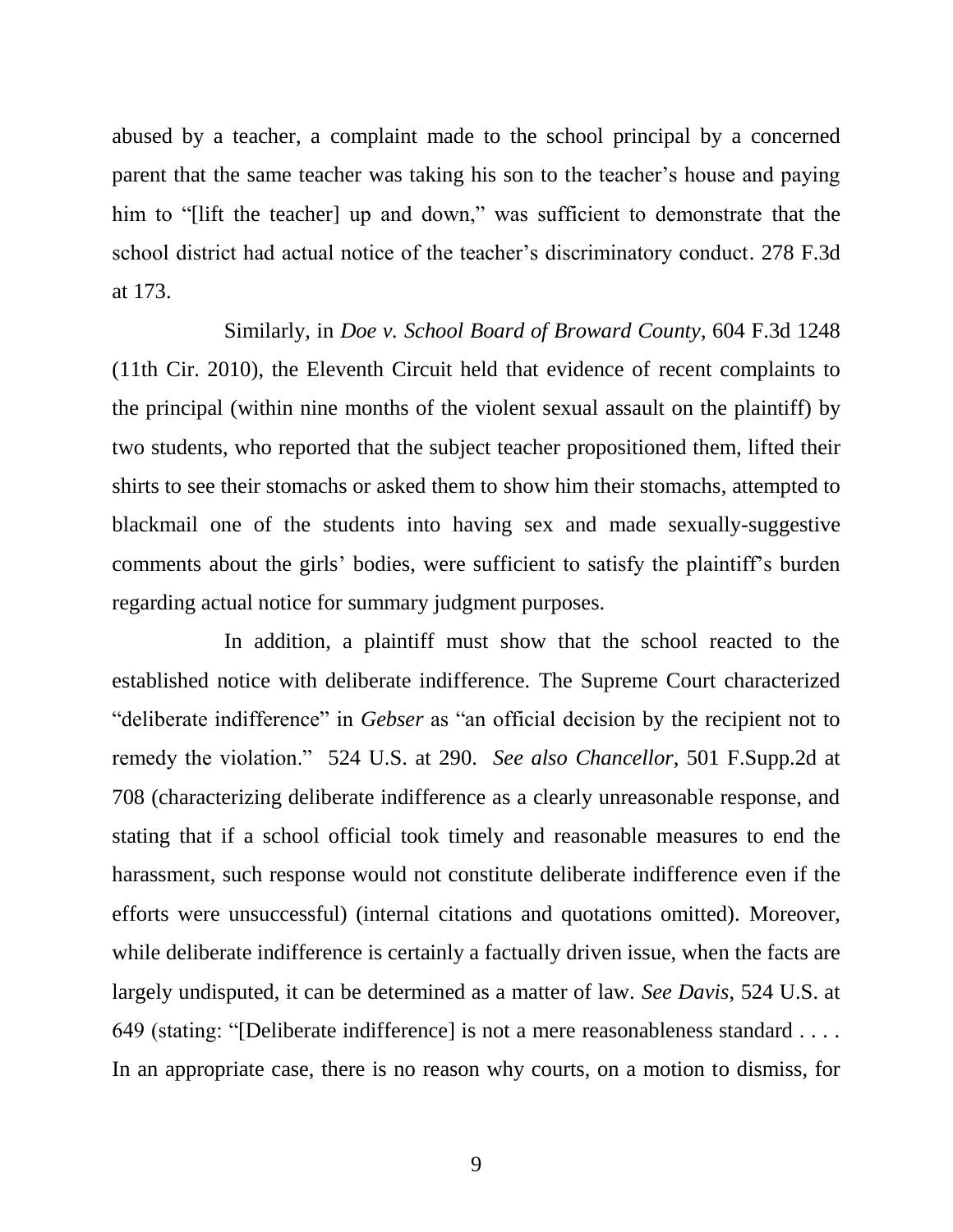summary judgment, or for a directed verdict, could not identify a response as not clearly unreasonable as a matter of law.") (internal quotations omitted).

As the Supreme Court stated:

No one questions that a student suffers extraordinary harm when subjected to sexual harassment and abuse by a teacher, and that the teacher's conduct is reprehensible and undermines the basic purposes of the educational system. The issue in [a case under Title IX], however, is whether the independent misconduct of a teacher is attributable to the school district that employs him under a specific federal statute designed primarily to prevent recipients of federal financial assistance from using the funds in a discriminatory manner. . . . Until Congress speaks directly on the subject, however, we will not hold a school district liable in damages under Title IX for a teacher's sexual harassment of a student absent actual notice and deliberate indifference.

*Gebser*, 524 U.S. at 292-93.

 $\overline{a}$ 

Turning to the present case, we emphasize that the issue before us is not whether Rosie sexually harassed students, nor whether he is responsible for the consequences of serious acts of moral turpitude. Rather, the dispositive issue on appeal is whether, as a matter of law, the evidence adduced at trial was sufficient to demonstrate (1) that the District had actual notice that Rosie was sexually harassing Harden (or, alternatively, whether, based upon the known facts, the District had actual notice that Rosie posed a substantial danger to students), *and* (2) that the District was deliberately indifferent to known acts of discrimination.<sup>10</sup> As to notice, the School District argues that Harden did not demonstrate at trial that an

 $10$  In light of our conclusions regarding these elements of the claim, we need not address the remaining arguments raised on appeal.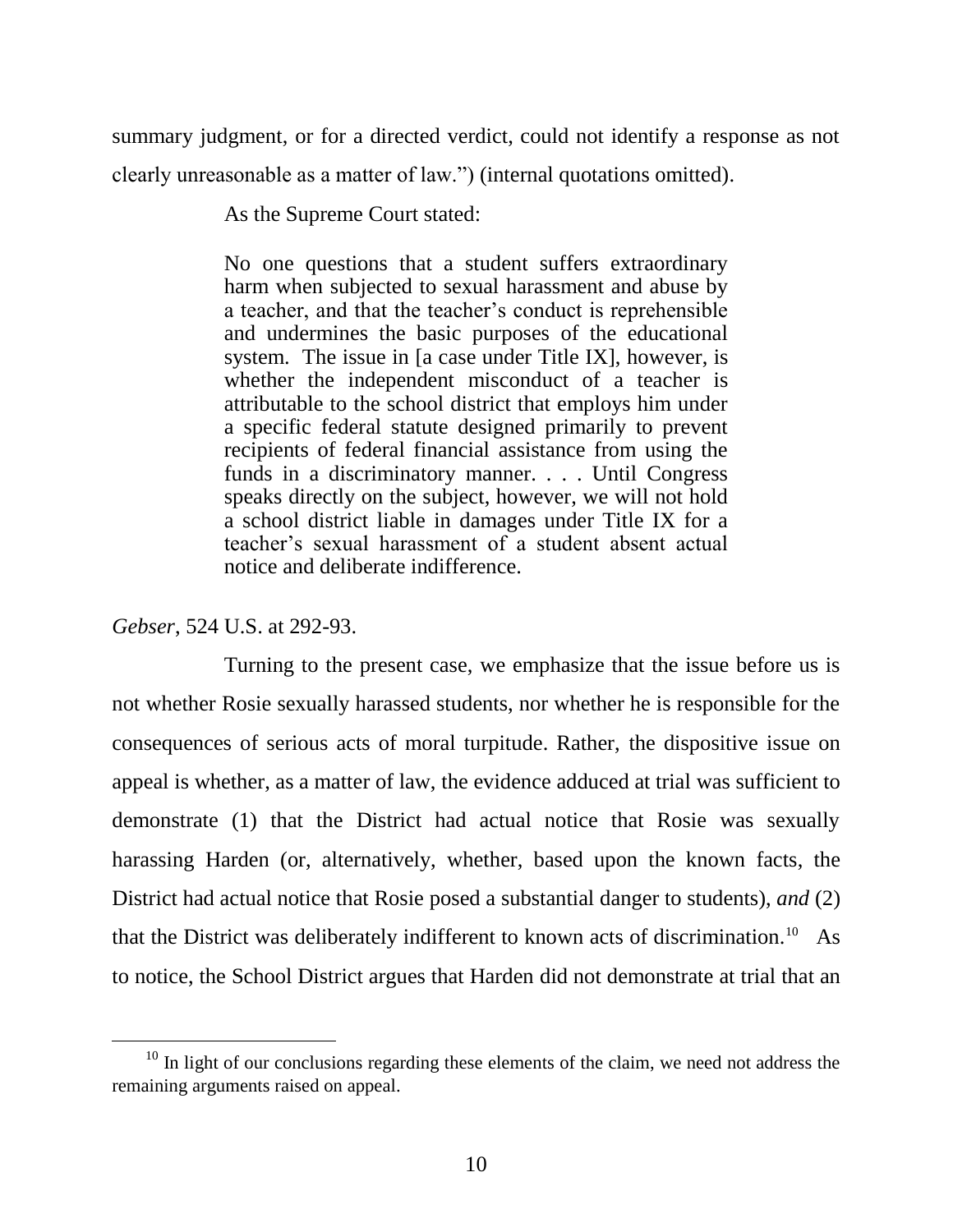appropriate person had actual notice that Rosie and Harden (or Rosie and any other student) were engaged in a sexual relationship. The District argues that the evidence concerning reports of other harassing conduct by Rosie involved incidents and actions too remote in time or too dissimilar to establish notice that Rosie posed a risk of engaging a student in a sexual relationship. Finally, the School District argues the evidence failed to demonstrate that it reacted with deliberate indifference to the allegations of harassment. We agree.

We begin by noting that no evidence was offered that the School District possessed actual notice that Rosie was involved in a sexual relationship with Harden or any other student before the State Police contacted Superintendent Vicinelly.<sup>11</sup> There was, however, evidence that certain school employees were told at various times about inappropriate behavior by Rosie, and we will discuss each of them seriatim. $^{12}$ 

One such incident involved another teacher, George James Hamilla, III, who saw Harden at Rosie's home. Hamilla stated that he drove to Rosie's house one day when Rosie was on sabbatical to see if he wanted to join him for lunch. He observed a girl (whom Harden later identified as herself) standing in

 $11$  Here, we specifically reject Harden's assertions that the District had actual notice of her relationship with Rosie because he began to "sexually engage [her] when she was 10 years of age." Supplemental Brief of Designated Appellee, Rebecca Harden at 19. In her brief, Harden does not point to any evidence which would demonstrate that the District was aware of Rosie's actions toward her when she was younger, and our review of the trial record fails to reveal any evidence to support that claim. Essentially, Harden contends that the District had constructive notice of the harassment; that theory, however, has been rejected as a basis for liability under Title IX.

<sup>&</sup>lt;sup>12</sup> There was additional testimony concerning inappropriate conduct by Rosie which was never disclosed to school personnel. Because these events were relevant to the case against Rosie, but are irrelevant to the issues of the District's knowledge and its reaction thereto, we will not discuss them here.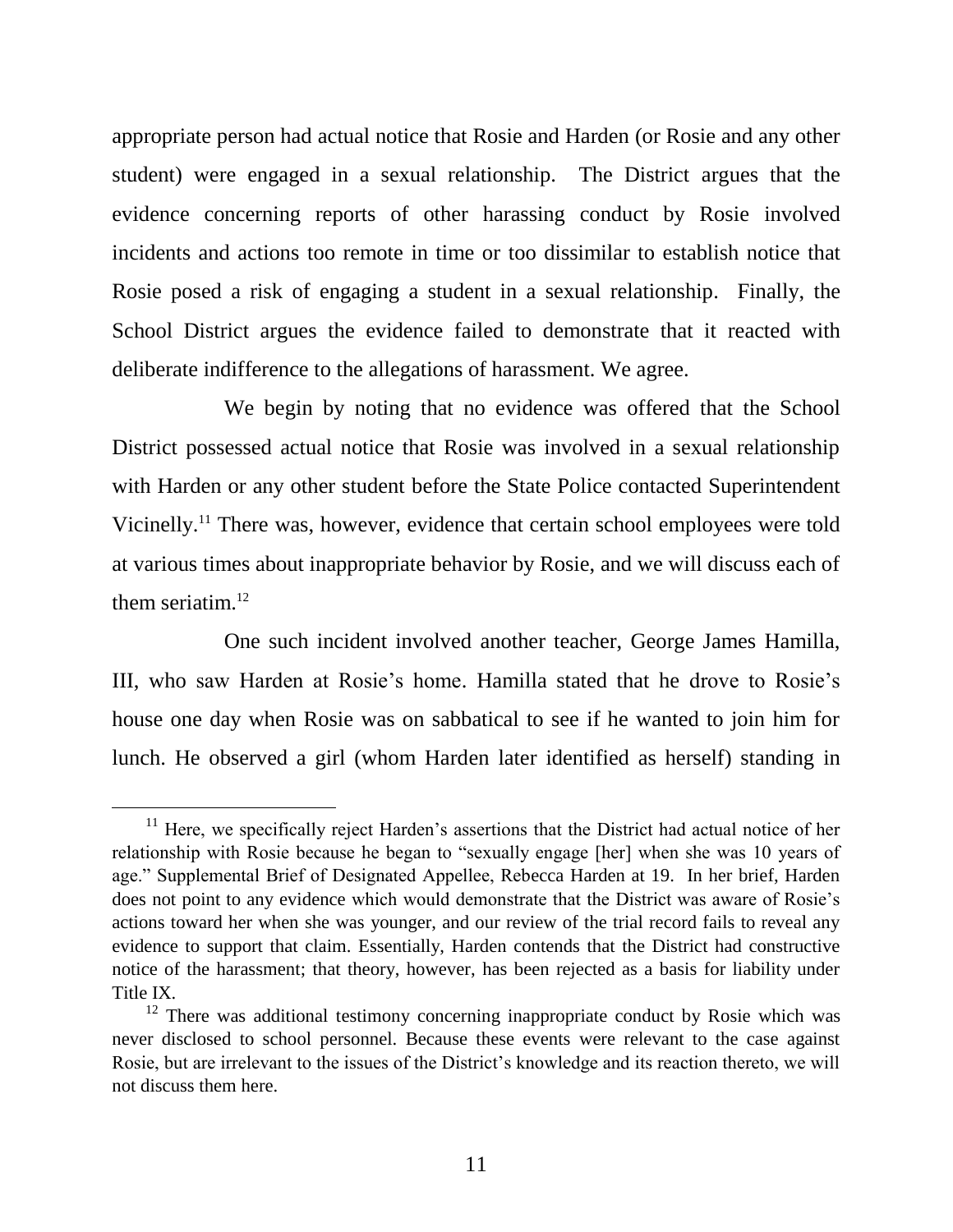Rosie's open garage while Rosie washed her car. There was no suggestion of any activity of a sexual nature. Moreover, this incident could not constitute actual notice of the relationship to the District because there was no trial evidence that Hamilla had authority to take corrective measures to end the discrimination, nor that he reported what he saw to anyone else. *See Warren*, 278 F.3d at 173; *Douglas*, 836 F.Supp.2d at 346.

We draw a similar conclusion regarding the testimony of Norma Griffith, the mother of seventeen year-old Anna Griffith, who was taught by Rosie in sixth grade. Mrs. Griffith testified regarding Rosie's inappropriate physical contact with her daughter (touching her hair, putting his chin on her head, etc.) and that she told Anna's special education teacher or case-worker about Rosie's behavior, noting to her that she wanted to keep the matter confidential. Such evidence cannot constitute actual notice to the District because there was no evidence that the teacher/case-manger had the requisite authority to address the alleged harassment.

Former student Lisa Keffer, who was born in 1984, testified to an incident involving Rosie that occurred when she was in sixth grade.<sup>13</sup> According to Lisa, on that day she was in the process of clearing her lunch tray and exiting the school cafeteria, when Rosie, who was monitoring the lunch period, yelled at her and told her to pick-up trash from the floor, which he apparently thought she had dropped. Lisa testified that when she bent down to pick up the trash, Rosie reached under her shirt and grabbed her breast. Lisa told the school custodian who

 $13$  Keffer was not available at the time of trial so her deposition, taken in 2008, was read to the jury. Assuming that Keffer was 12 years of age in sixth grade, she attended sixth grade in 1996, ten years before Rosie's sexual involvement with Harden.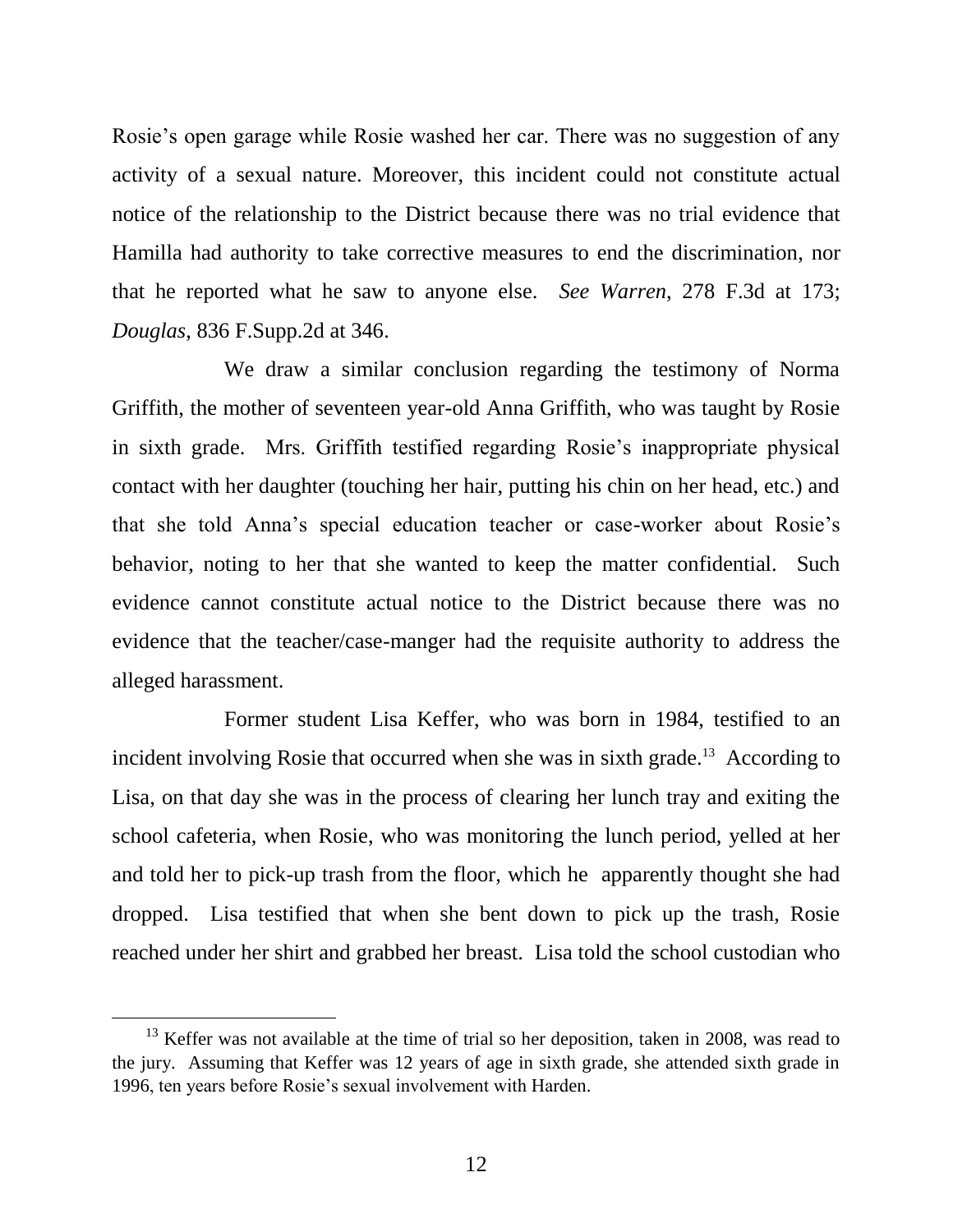was standing nearby and she believes he went to get the principal, who happened to be Mr. Vicinelly. She reported what happened to the principal while they were in the cafeteria and she repeated her story when he took her to his office. The principal called her mother to come to the school and told her he would take care of it. According to Lisa, there were other girls with her at the time. While she did not indicate that they specifically saw anything, she stated that the principal did not interview them<sup>14</sup> and she did not recall speaking to any school personnel about the incident thereafter. Lisa completed sixth grade at a different school and she had no further contact with Rosie when she returned to the District for middle school.

Lisa's mother, Betty Rafail Sanders, testified that after she spoke to the principal about what had happened, he called her approximately one week later to indicate that he had investigated the incident and couldn't confirm whether it had happened or not. According to Mrs. Sanders, she trusted the principal and did not think that he would lie. Superintendent Vicinelly testified that the abovedescribed incident occurred during Spring of the 1996-97 school year. Vicinelly, who was the principal at the time, echoed Lisa's description of events to the extent that Rosie was on duty and a commotion occurred while Lisa was emptying her tray and preparing to leave the cafeteria. When he arrived at the scene, Lisa was crying and reported to him that Rosie had touched her breast. He also noted that Rosie appeared to be upset and reported to him that Lisa would not do as he instructed. After talking to Lisa, Vicinelly interviewed Rosie, who stated that he directed Lisa to pick up a piece of trash from the floor and she refused to do so. He indicated that he only reached for her tray or arm and if there was any contact

 $14$  She did note that none of the girls ever came forward to indicate that they saw Rosie grab her breast.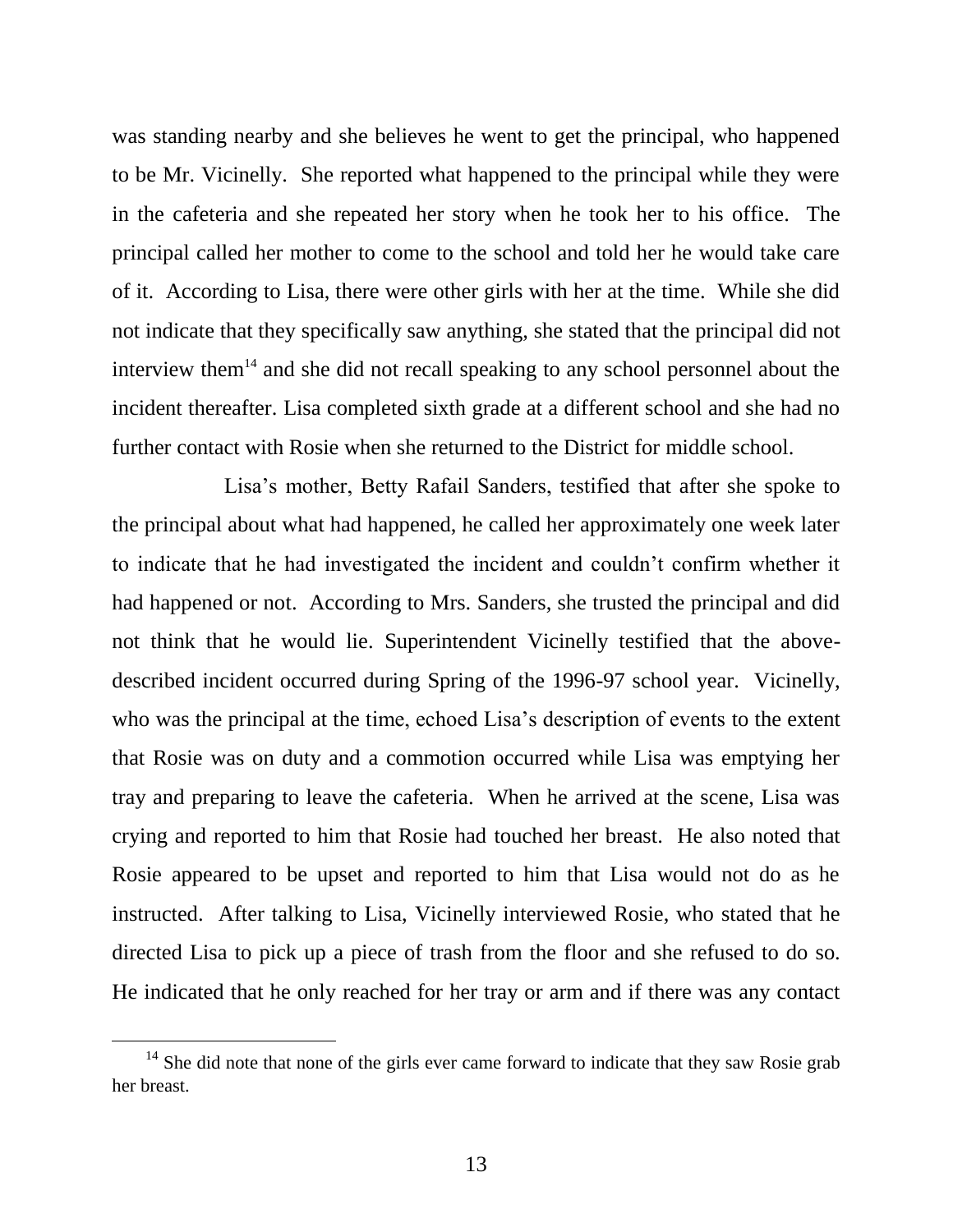with her breast, it was unintentional or accidental. Vicinelly also spoke to the custodian, who confirmed that Lisa and Rosie had an argument and that Rosie asked Lisa to do something and that she didn't comply. When Vicinelly asked him if he observed Rosie touch Lisa, the custodian stated that he only observed him take Lisa's arm, he did not observe him touch her breast or "anything like that." Notes of Testimony (N.T.) at 1309 (February 21, 2012). Vicinelly also talked to several women working in the cafeteria, but they did not observe anything. According to Vicinelly, he made notes of his conversations with everyone and created a file.<sup>15</sup> Vicinelly denied knowledge of any other reports that Rosie inappropriately touched a student. Vicinelly noted that he called Lisa's mother later that day or the next morning to explain everything.

Assuming that Rosie did indeed grab Lisa's breast as described, the incident, which occurred nearly 10 years before the harassment at issue, is simply too remote to constitute actual notice to the District that Rosie would engage in a sexual relationship with a student in 2006 or that Rosie posed a substantial risk of danger to the students, particularly given the inconclusive results of Vicinelly's investigation. In addition, Vicinelly was not deliberately indifferent to the allegation: he investigated the matter quickly, Rosie denied any intentional touching, and the custodian's observations confirmed Rosie's version of events. Moreover, Vicinelly documented his investigation and created a file to permanently document the incident.

Similarly, the testimony of former student Tami Patterson was not sufficient to provide actual notice to the School District relative to Harden's Title IX claim. According to Tami, she was Rosie's student in approximately 1972-74,

<sup>&</sup>lt;sup>15</sup> Vicinelly testified that this file was later lost during a change in administration.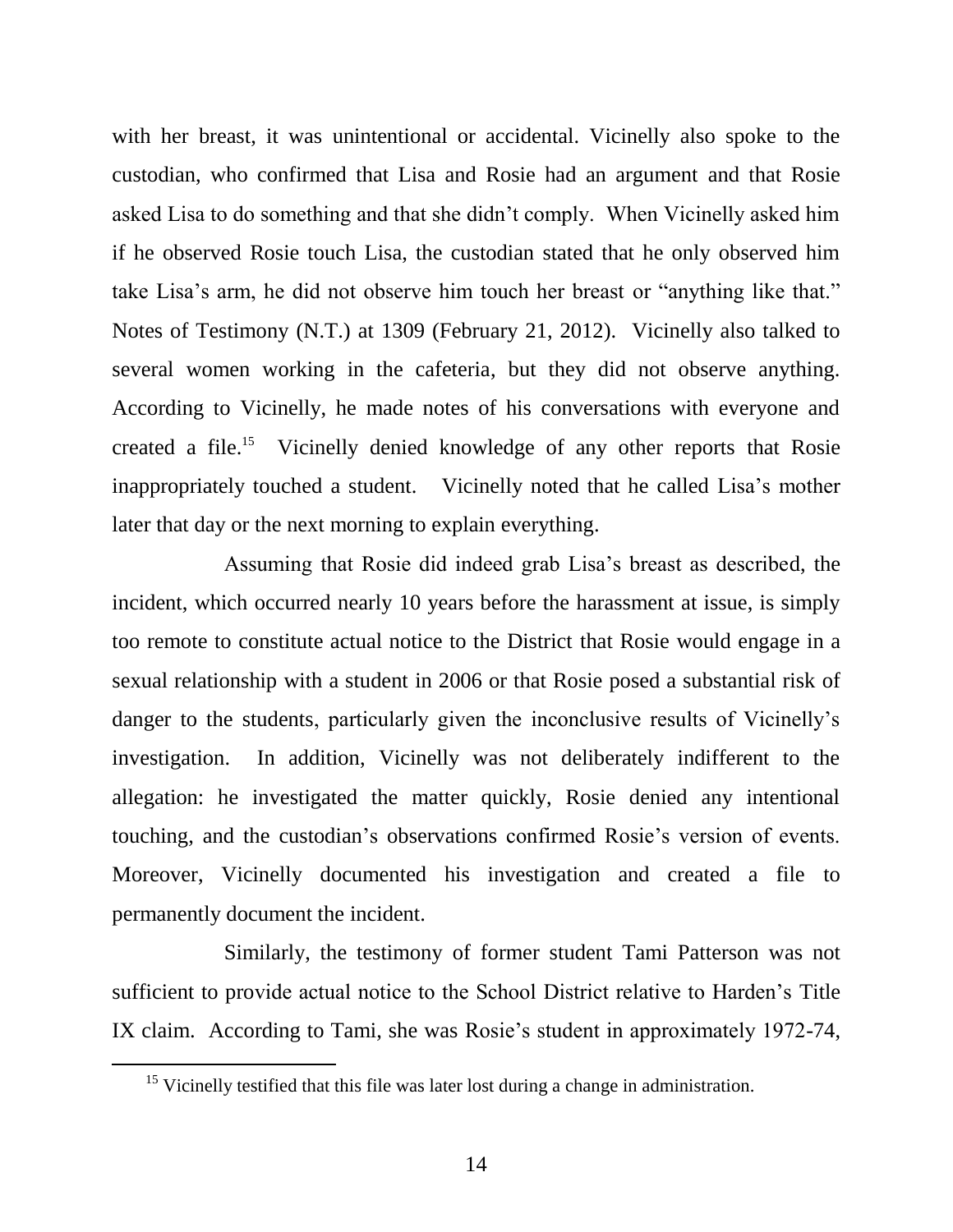and she told Assistant Superintendent Mario Tiberi at a restaurant in 2005 that when she was a student in the seventies, Rosie touched her face and hair and commented on her rear-end. Tami admitted on cross-examination that she testified during an earlier deposition that she had this conversation closer to when Rosie was caught with Harden. She also equivocated on cross-examination regarding the amount of detail she actually gave the Assistant Superintendent when she spoke to  $him.<sup>16</sup>$  Again, this report of Rosie's conduct, which pertained to actions that occurred more than 30 years earlier, involved events too remote in time and different in character to constitute actual notice to the District that Rosie would be engaged in a sexual relationship with a student in 2006 or posed a present danger to students.

We reach the same conclusion regarding the testimony of Alexandria Walls, who was a student of Rosie's in the late eighties or early nineties.<sup>17</sup> According to Alexandria, in 2005 she was paying a social visit at the home of her former teacher, Tony Tokish, who was then an Assistant Superintendent in the District, when she had the opportunity to tell him about Rosie's conduct toward her while she was in school. According to Alexandria, she reported that Rosie would stand in the hallway with his hands in his pockets and rock back and forth in a way that made the girls uncomfortable, he brushed her hair off her shoulder, touched her face to brush her hair away from her face and put his hands on her shoulders when she was sitting at her desk. The conduct mentioned to the Assistant

<sup>&</sup>lt;sup>16</sup> Apparently, Mr. Tiberi passed away before trial commenced.

 $17$  Alexandria testified that she was born in 1976, graduated from high school in 1995, and had Rosie as teacher while she was in middle school, between the ages of 13 and 15 years old.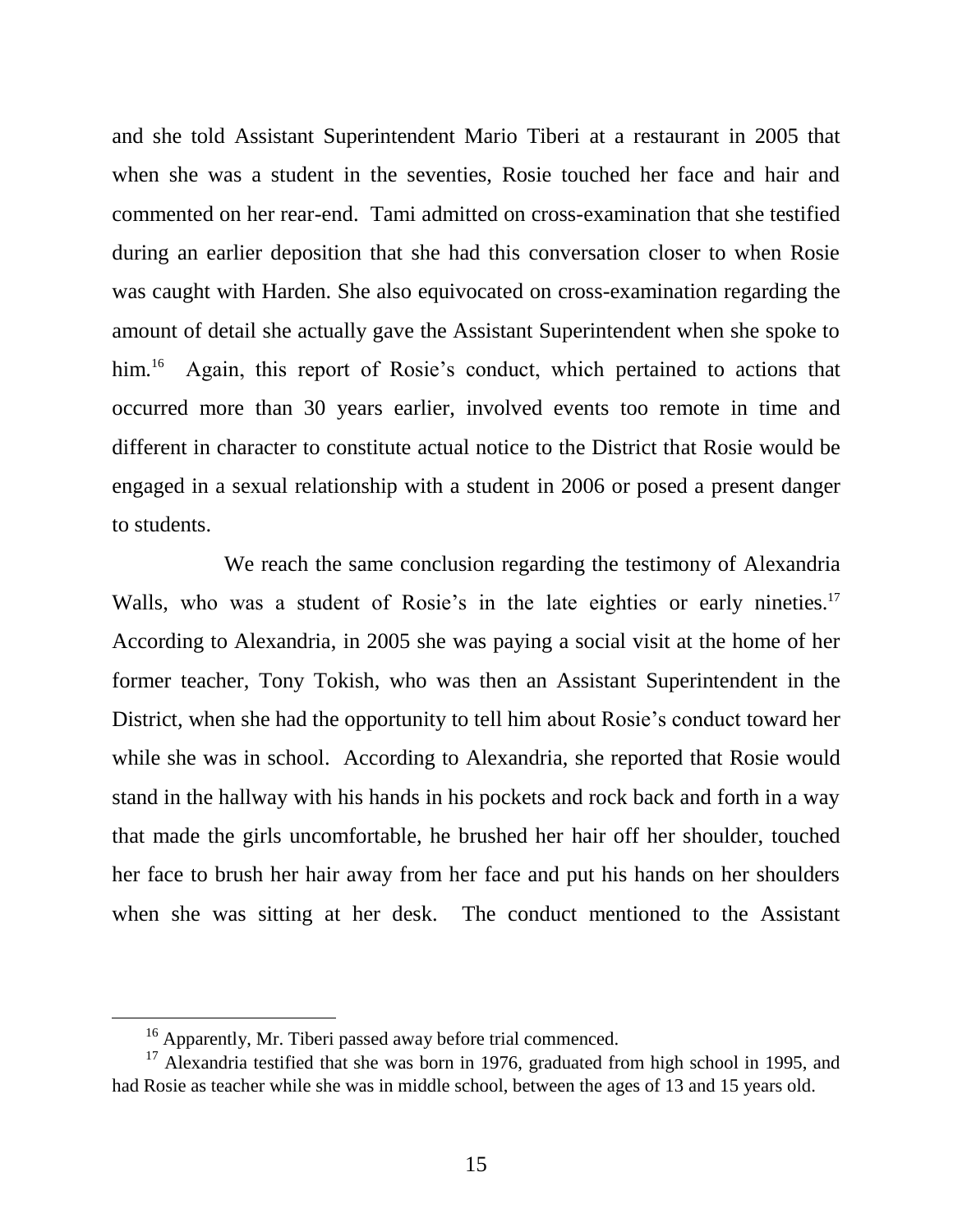Superintendent, however, occurred at least 13 years prior to reporting it.<sup>18</sup> Again, this information was too stale to constitute actual knowledge that Rosie would engage in a sexual relationship with a student or posed a substantial danger to students.

During trial, multiple witnesses testified regarding Rosie's inappropriate conduct as a softball coach. These incidents were closer in time to the Harden/Rosie relationship, but not all of the described conduct was brought to the attention of school officials. Celeste Tiberi, parent of softball player Monica Tiberi, testified that she met with Superintendent Vicinelly and Principal Tina Burns in the Spring of 2005 to report that, according to her daughter, Rosie stated to some of the players in the outfield that the field was "wet and mushy like sex." N.T. at 446 (February 14, 2012). She also reported that her daughter told her that a player walked into a room when Rosie was changing, and Rosie stated: "You know you like what you see," and invited the girl to stay. *Id.* at 452. Mrs. Tiberi noted that the school officials "documented everything," and she was given forms to be filled-out by the players; she explained to the officials that the players would probably decline to fill-out the forms because they feared repercussions. She stated, however, that Vicinelly told her that there would be no repercussions. Mrs. Tiberi believed that the forms needed to be completed for the matter to proceed further. Although Mrs. Tiberi did not hear anything further after that meeting, she later called Assistant Superintendent Mario Tiberi, her cousin by marriage, to report to him what she told Vicinelly and to report that after she talked to

 $18$  Tokish recalled the visit with Alexandria, indicating that she stopped by his house in the summer of 2005, after Rosie was no longer coaching softball. Tokish denied that Alexandria reported that Rosie touched her inappropriately.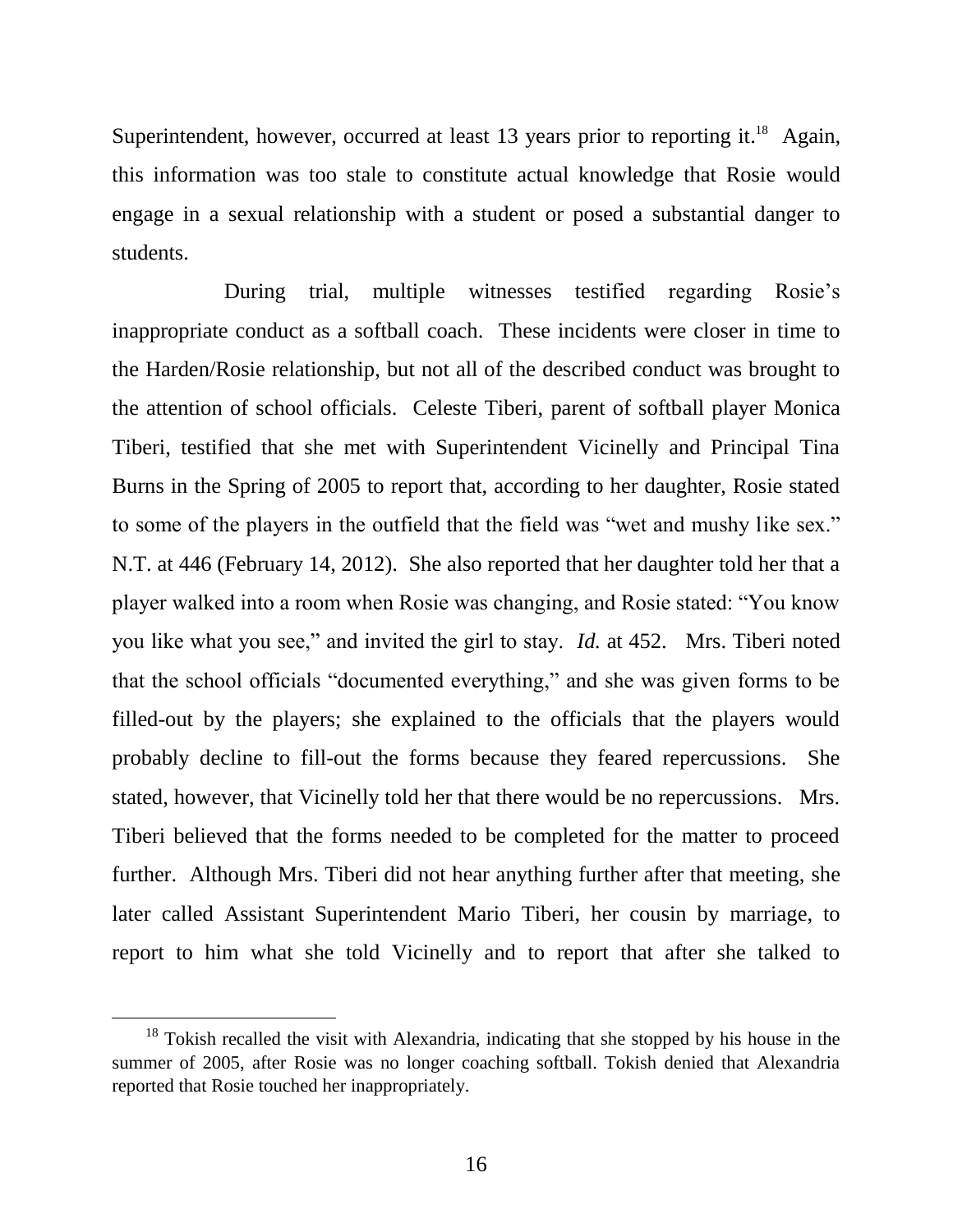Vicinelly, the other softball coach, Head Coach Brooks, reprimanded the girls and accused them of lying about Rosie. She also testified that Rosie was not at practice the day after she talked to Vicinelly.

During her testimony, Monica described inappropriate conduct by Rosie, to wit: he placed softballs in the pockets of his jacket and shook them "like referring to his testicles," N.T. at 414 (February 14, 2012); he made a comment after a rain about "the ground being wet and mushy like feeling like sex," *id.*; he made a comment about another player, "[s]omething about when she ran that she needed to put those away, referring to her breasts, because the boys were watching, looking," *id.* at 415; and he gave some players backrubs. She indicated, though, that she never told anyone about it other than the other coach, Coach Brooks, and her mother. She further testified that her mother was given forms for the players to fill-out regarding Rosie but none of the girls would fill them out. She noted that no one ever told her that she could report Rosie's conduct to the police or Children and Youth Services but admitted that she knew that she could have gone to the police if she felt strongly enough about it.

Similarly, Shirley Korsh, $^{19}$  president of the softball booster, a fundraising group, testified that she called Vicinelly during the pre-season<sup>20</sup> to relate the softball players' complaints about Rosie. However, due to evidentiary objections, Korsh never testified to what she told Vicinelly. She further stated that she called Vicinelly back one or two weeks later because Rosie was still at practice and the

<sup>&</sup>lt;sup>19</sup> Korsh's daughter also played softball but it was not clear from her testimony when her daughter played and whether she was coached by Rosie.

 $20$  She was presumably referring to the 2005 softball season.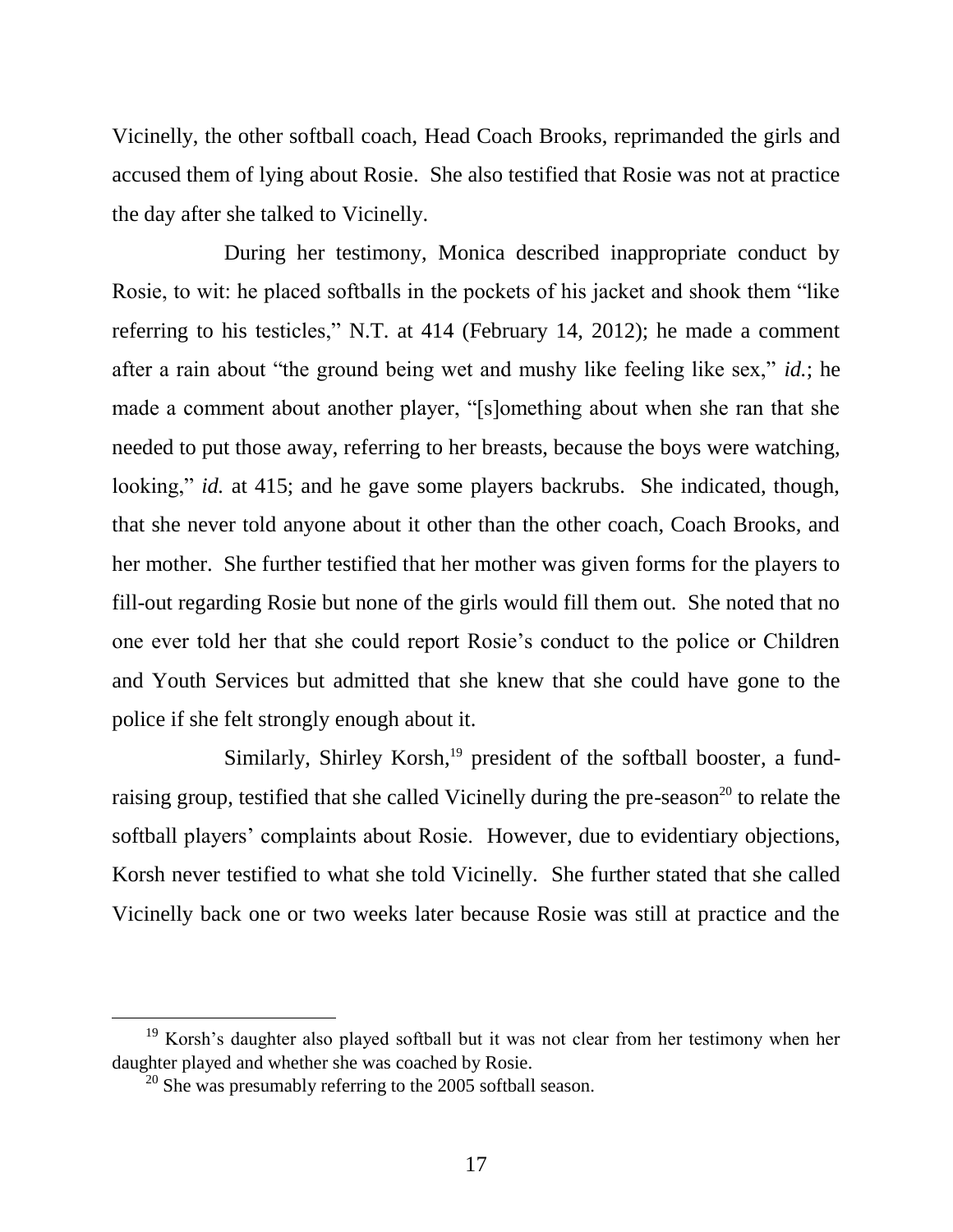girls were still complaining.<sup>21</sup> She noted that shortly after she spoke to Vicinelly the second time, Rosie was no longer at practice and did not attend the games. Mrs. Korsh further testified that she spoke to two school board members, Ms. Swaney and Mr. Bonni, regarding the girls' complaints; she recalled speaking to Mr. Bonni during the softball season but she could not recall when she spoke to Ms. Swaney, admitting that it may have been after Rosie resigned as coach. Ms. Korsh never specified what she told the board members about Rosie's conduct.

Crystal Chesslo, who played softball on Rosie's team in 2005, testified that Rosie told her that her eyes were beautiful and that they were very blue. She further testified that she never heard Rosie direct any inappropriate comments to other players, or act inappropriately towards the players. However, according to Crystal, the team would meet in a particular classroom every day after changing in the girls' locker room; the classroom contained an athletic room where their equipment was kept. Crystal related that on one occasion, she was the first person to reach the classroom and when she walked in, she saw Rosie in the equipment room wearing only "boxer, biker shorts" and when he saw her, he said, "you don't have to leave." N.T. at 655 (February 15, 2012). According to Crystal, she did not tell anyone other than a few girls, including Mrs. Korsh's daughter and Monica Tiberi; she did not tell her parents until after Rosie quit or was fired. She also noted that she mentioned the incident to Mr. Bonni, a board member, at one of the softball games; Rosie was still a coach at the time. She also testified that she

 $21$  She later testified on cross-examination that she couldn't recall exactly when she called the Superintendent the second time or exactly what she told him, other than she would have voiced her concerns about the girls.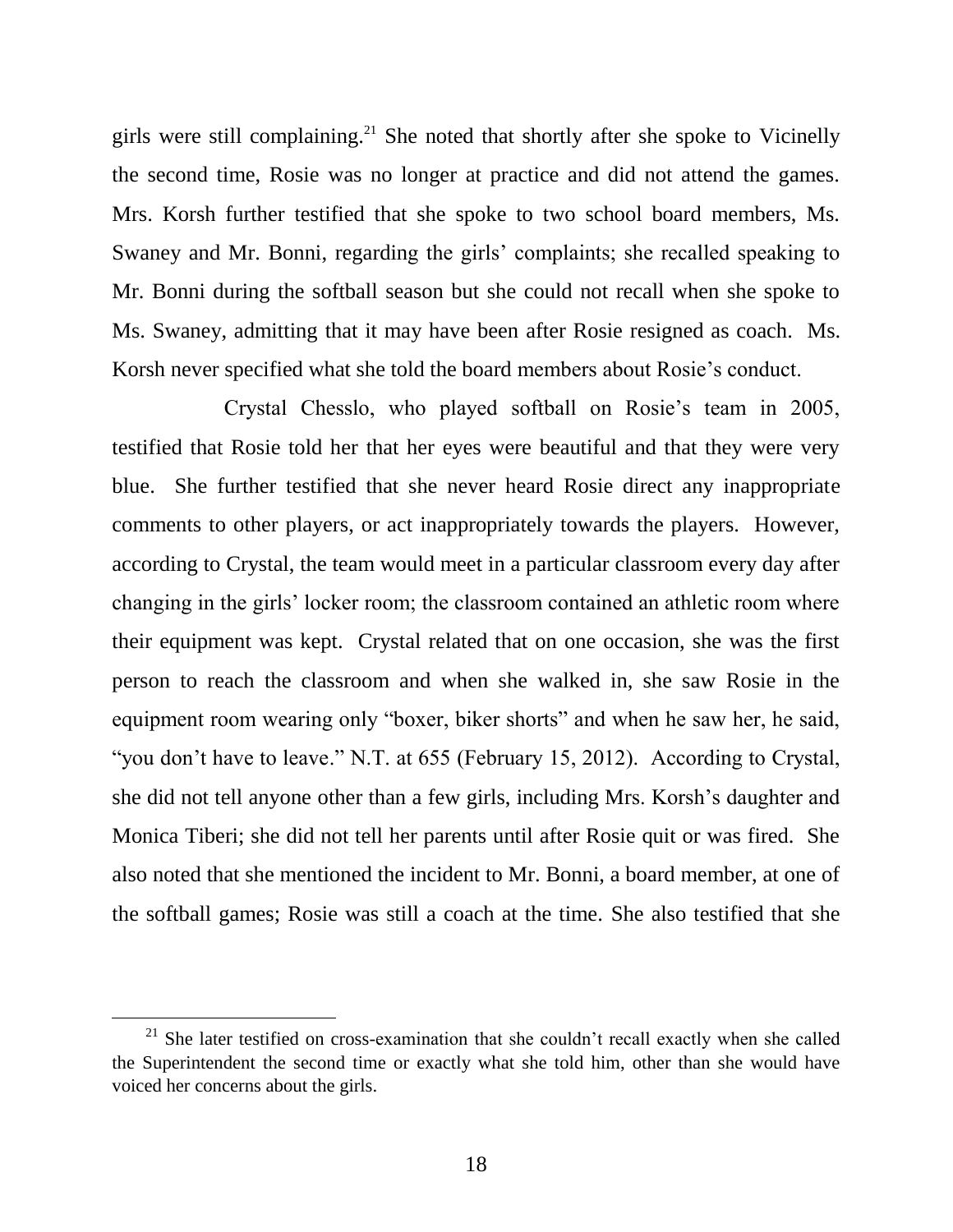told Mr. Bonni that, "they needed to have a teacher and to have them there to watch him." *Id.* at 658.

According to Superintendent Vicinelly's testimony, Mrs. Tiberi met with him to pass along parental concerns conveyed to her about Rosie's inappropriate comments to the softball team. At that meeting, Mrs. Tiberi reported that Rosie purportedly said: (1) "this field looks like sex;" (2) "you better cover those things up [referring to breasts][;] [t]here [are] horny boys around here;" and (3) to a softball player who walked in while he was changing, "What? You never saw anything like this before?" N.T. at 1319 (February 21, 2012). Mrs. Tiberi also described the following conduct by Rosie: he stated during stretching exercises that he "felt vulnerable in [that] position;" he talked about balls, and on one occasion put a softball in his pants and asked if anyone wanted it; and hit the girls on the rear-end. Mrs. Tiberi indicated that the girls were afraid to be around Rosie. Vicinelly gave Mrs. Tiberi the Sexual Harassment Complaint forms and while she took them, she indicated that the girls wanted to remain anonymous and would probably decline to fill-out the forms. He assured Mrs. Tiberi that he would honor their anonymity as far as was possible in the process. Vicinelly then spoke to Mrs. Korsh that same day or the next day about similar concerns regarding Rosie.

While the exact timing is not altogether clear, Vicinelly, along with Administrative Assistant Tokish, promptly investigated the matter by talking to both Head Coach Brooks and Rosie. Coach Brooks told Vicinelly that he never observed any behavior similar to that which was described and discounted the reports of harassing behavior. When he interviewed Rosie, Rosie also denied engaging in the reported conduct. Vicinelly advised Rosie that if the complaint forms were completed, a Title IX investigation would ensue. Rosie then resigned

19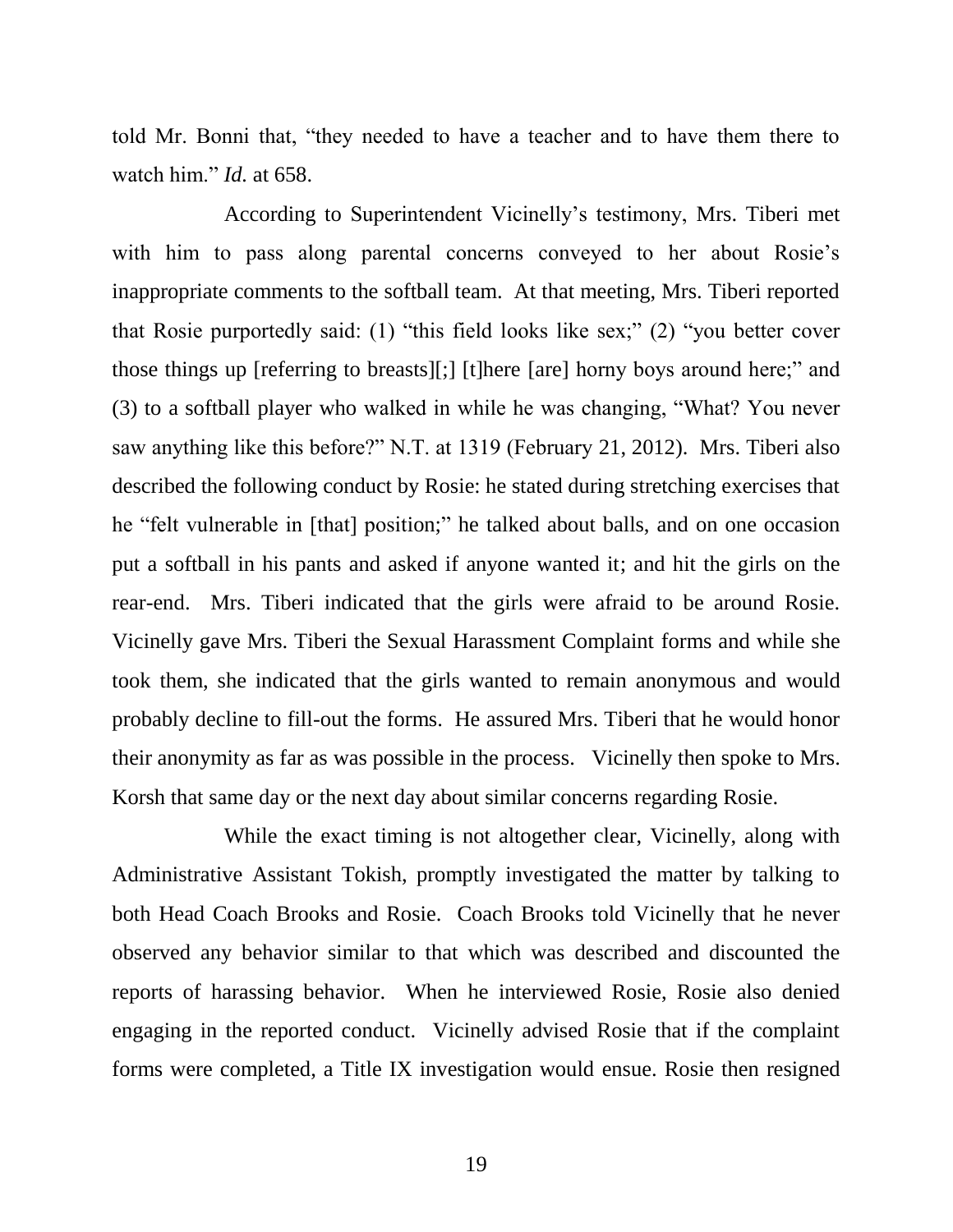his coaching position.<sup>22</sup> His resignation was effective April 11, 2005, and formally accepted by the Board on April 20, 2005. When Vicinelly learned that Coach Brooks blamed the girls for what had happened to Rosie, Brooks was removed from his position by April 22. Vicinelly stated that he did not believe that he could have terminated Rosie as a teacher for his conduct as a coach and that sexual harassment, as opposed to sexual abuse, does not need to be reported to Children and Youth Services.

Finally, Harden adduced the expert testimony of William L. Bainbridge, Ph. D., a school standards evaluator. In his testimony, Dr. Bainbridge, based upon his review of Vicinelly's deposition, which was presumably taken during discovery, summarily stated that Vicinelly, as Superintendent, should have brought in a third person to conduct sexual abuse and harassment training in the District rather than conduct the training himself. In Dr. Bainbridge's opinion, the District's abuse/harassment training was lacking. He also referenced an "unbelievable paucity of documentation . . . [he] did not see the [S]uperintendent or the Principal writing things down, putting them in the perpetrator's file. . . . [he] didn't see . . . anything in that file to indicate parents had complaints . . . every single parent complaint should go in the file." N.T. at 851 (February 16, 2012). According to Dr. Bainbridge, the parents' complaints about Rosie's behavior as a coach should have been reported to the police, who in most instances, will call Children and Youth Services. Accordingly, Dr. Bainbridge criticized Vicinelly's failure to report Rosie to the police. Dr. Bainbridge also criticized the District generally, taking issue with its "substandard" performance reviews of Rosie, noting that they lacked "very thorough goals and objectives, avenues for

 $22$  The athletic coaches are paid for their coaching duties.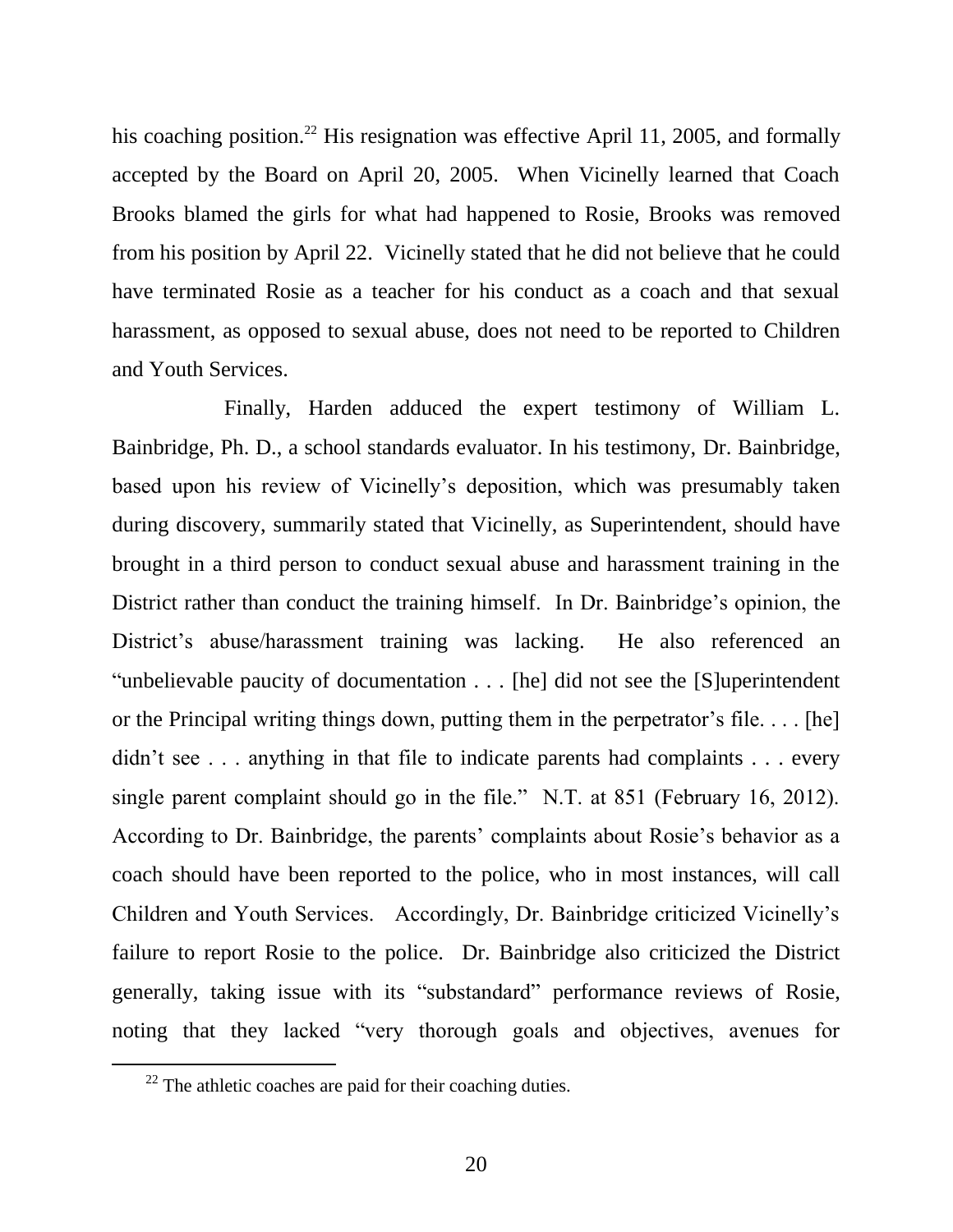improvement, specific kinds of information about his teaching and coaching and what he could do better. . . ." *Id.* at 873. Moreover, Dr. Bainbridge opined that the fact that Rosie was unaware that one of his students had an Individual Education Plan demonstrated that the District was not following Pennsylvania and federal standards. Dr. Bainbridge ultimately opined that Superintendent Vicinelly was grossly negligent regarding his standard of care with mandatory reporting, staff training, documentation of complaints and evaluation of his staff, and most importantly, "he failed to contact the appropriate authorities who could have been available to help this child." *Id.* at 877. He further opined that the leadership of the school was more than deficient and a gross violation of children's rights had occurred. On cross-examination, Dr. Bainbridge admitted that while he believes that investigations of sexual harassment often lead to discovery of sexual abuse, in this case, any investigation of Rosie as a result of his conduct towards the softball players would not have revealed his relationship with Harden because that sexual relationship did not begin until almost one year later. Dr. Bainbridge also admitted on cross-examination that Vicinelly responded promptly to the parents' complaints about Rosie's behavior as a coach.

After a review of the evidence regarding Rosie's reported behavior toward his softball players, we conclude that while the conduct was completely inappropriate, crude, and unprofessional, the conduct itself was too different from that complained of by Harden to have alerted the District to the fact that Rosie posed a substantial danger of engaging a student in a sexual relationship. Specifically, no one reported that Rosie was engaging in predatory behavior, there were no reports that he propositioned players, attempted to spend time with players outside of school hours or activities or meet them alone, texted or phoned

21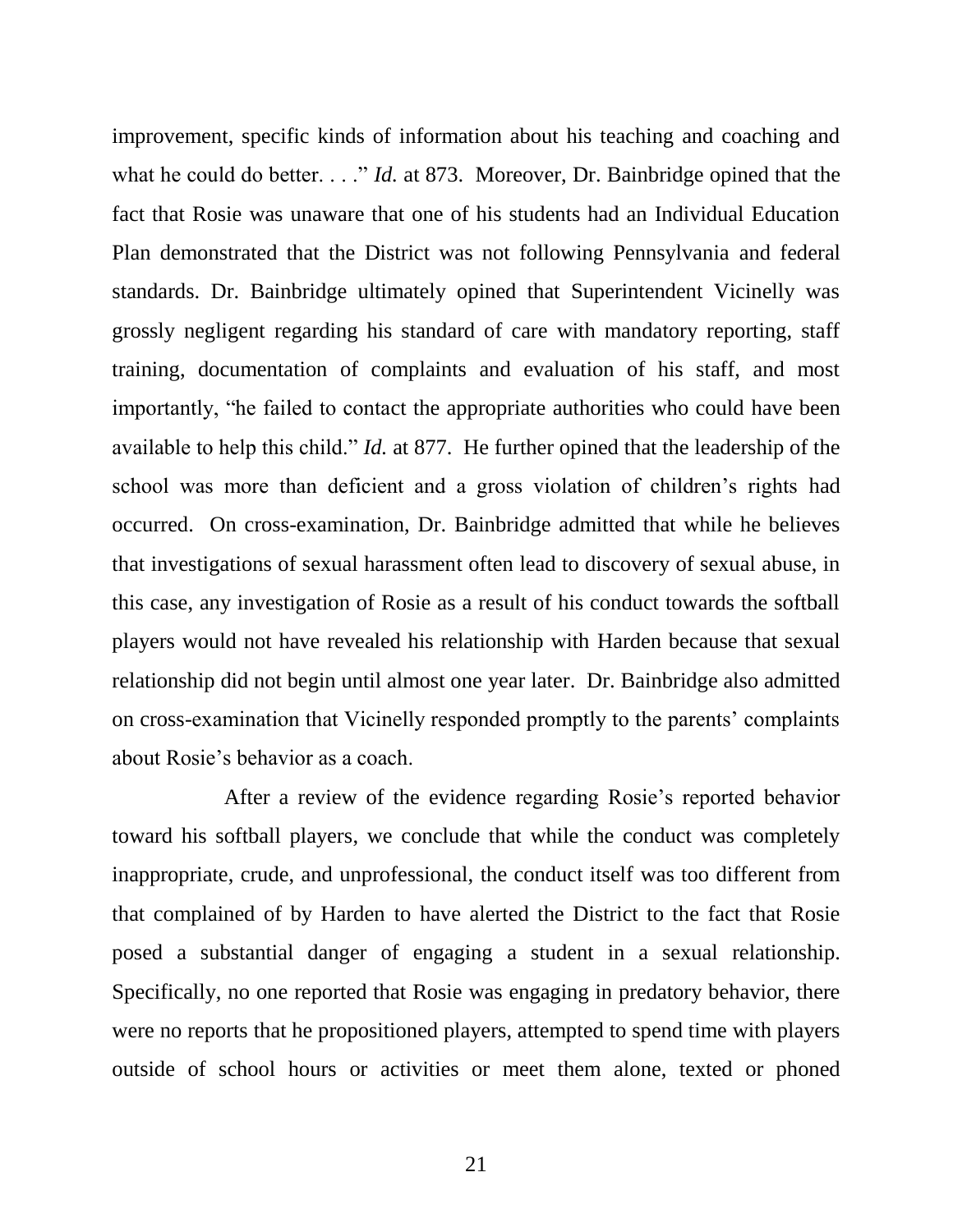individual players or otherwise sought to initiate or provoke a sexual relationship. In hindsight, it is easy to see a pattern of conduct that would cause grave concern that Rosie was morally unfit to teach children, and this hindsight perspective undoubtedly guided the jury's verdict. However, for purposes of the District's liability under Title IX, we must consider only the information known to responsible officials at the time they are charged with failing to act. Under this standard, we must conclude that the reports pertaining to his conduct as a coach fail, as a matter of law, to constitute actual notice to the District for purposes of Title IX liability in this case. $23$ 

Even if we were to find sufficient notice, Harden's Title IX claim would fail because the District's response to the reported behavior was not deliberately indifferent.<sup>24</sup> Vicinelly encouraged the girls (through Mrs. Tiberi and Mrs. Korsh) to file formal complaints, and even in the absence of written complaints, he promptly investigated the allegations and confronted Rosie. He

 $23$  Because of our conclusion, we leave to another day the issue of whether a report of discriminatory behavior to a single school board member is sufficient to constitute actual notice to an "appropriate person." Clearly, a single board member lacks authority to take corrective measures. *See* Section 514 of the Public School Code of 1949 (School Code), Act of March 10, 1949, P.L. 30, *as amended*, 24 P.S. § 5-514 (stating, "[t]he *board* of school directors . . . shall after due notice, giving the reasons therefor, and after hearing if demanded, have the right at any time to remove any of its officers, employes, or appointees for incompetency, intemperance, neglect of duty, violation of any of the school laws of this Commonwealth, or other improper conduct.") (emphasis added). *See also* Section 1129 of the School Code, 24 P.S. § 11-1129 (requiring two-thirds vote of the board of school directors to discharge a professional employee); *Warren v. Reading Sch. Dist.*, 278 F.3d at 170 (observing that practical result of concluding that principal is not an "appropriate person" for purposes of notice would require a plaintiff to prove that members of the school's board, perhaps even a voting majority of the members, knew of the improper conduct).

<sup>&</sup>lt;sup>24</sup> Here, we focus on the District's response to reports concerning Rosie's coaching behavior. The District clearly acted promptly and appropriately when notified of Rosie's relationship with Harden.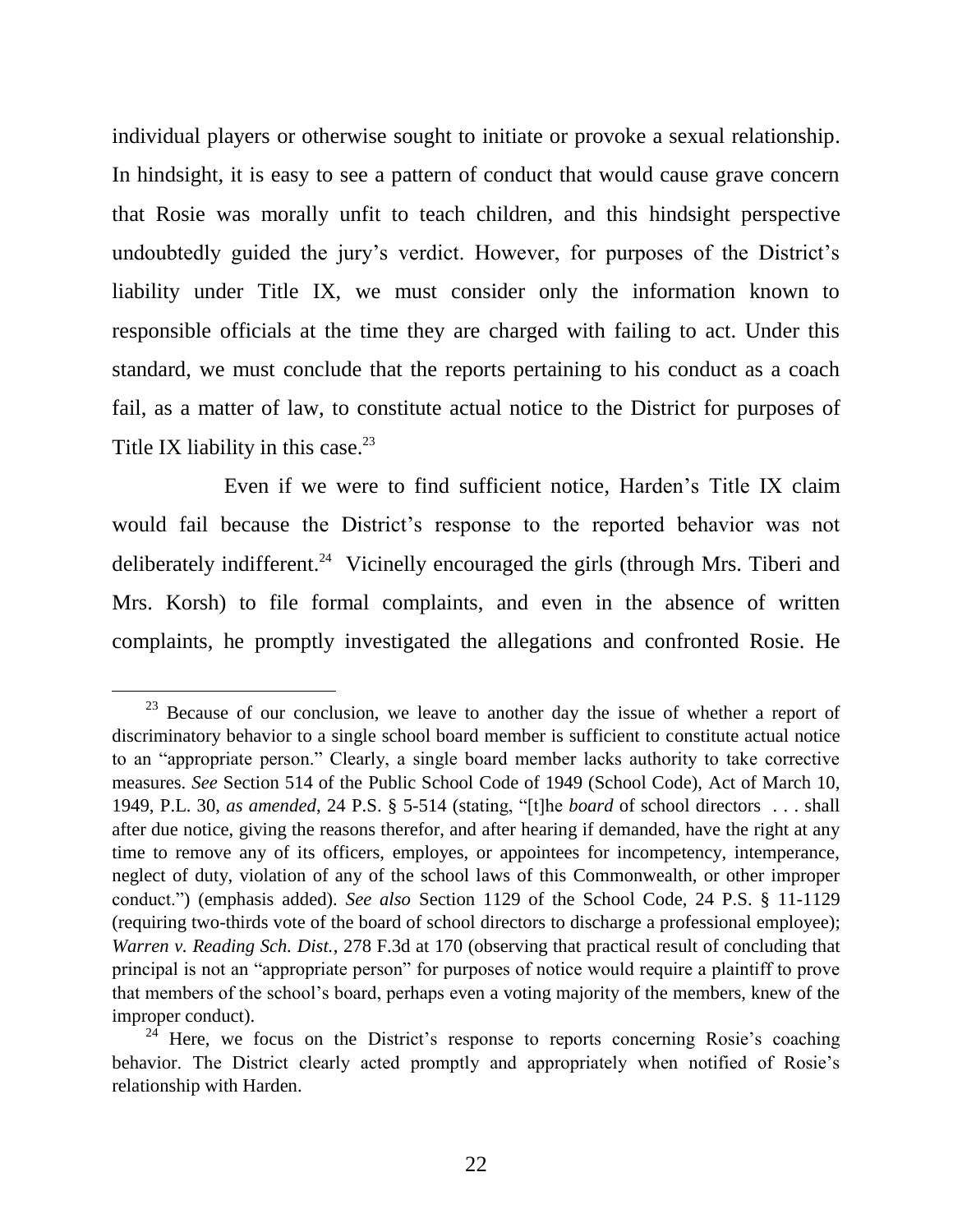further informed Rosie that a Title IX investigation would be conducted if the players filed a formal complaint, causing Rosie to resign his position. Vicinelly accepted the resignation even though Coach Brooks discounted the reports and Rosie denied the allegations. Furthermore, he promptly removed Brooks as a coach when he sanctioned the girls following Rosie's resignation. Vicinelly also testified that if Rosie had not resigned, he would have removed him from the coaching position. This response was not unreasonable and clearly did not reflect an intentional decision by school officials to overlook the discriminatory conduct suffered by members of the softball team. Moreover, in light of the fact that Harden was no longer a student in the school in which Rosie taught and that he was on sabbatical at the time of their relationship, it would seem clear that no further action by the District, such as firing Rosie from his middle school teaching position, would have protected Harden from contact with Rosie. As a matter of law, the undisputed evidence does not demonstrate "an official decision by the recipient not to remedy the violation." *Gebser*, 524 U.S. at 291.

The fact that Dr. Bainbridge was highly critical of the District in general, including its training methods and failure to report Rosie's coaching conduct to the police or Children and Youth Services, does not command a different conclusion.<sup>25</sup> The issue here is not whether the District used the best practices or even if it was negligent, but whether it violated the much stricter

<sup>&</sup>lt;sup>25</sup> We note that before the State Police reported the Harden/Rosie relationship to Vicinelly, none of the matters reported to district personnel amounted to a crime. Further, under the Child Protective Services Law, 23 Pa. C.S. §§ 6301 – 6386, sexual innuendo and sexually-oriented comments are not included in the definition of child abuse and need not be reported to the local county children and youth social service agency. *See* 23 Pa. C.S. §§ 6303(a) (defining "sexual abuse or exploitation" and "child abuse"), 6311 (pertaining to persons required to report suspected child abuse), and 6313 (pertaining to reporting procedures).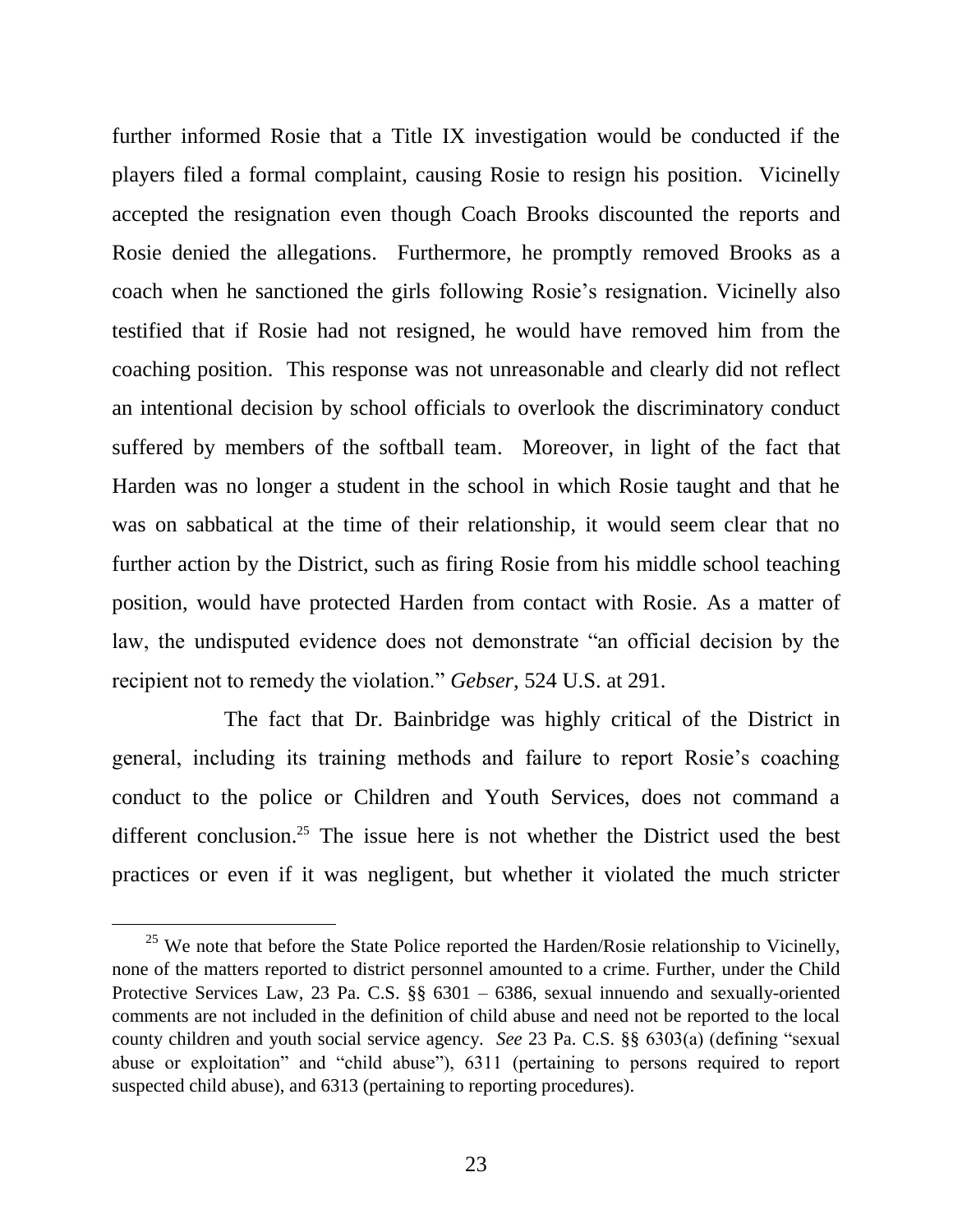standards of Title IX. Consequently, while the court is reluctant to set aside the thoughtful and considered decision of the jury, we must do so because the undisputed trial evidence fails to satisfy Harden's burden of proof.

Based upon the foregoing, we reverse the trial court's grant of a new trial and remand for the entry of jnov for the School District.<sup>26</sup>

> **BONNIE BRIGANCE LEADBETTER,** Judge

**\_\_\_\_\_\_\_\_\_\_\_\_\_\_\_\_\_\_\_\_\_\_\_\_\_\_\_\_\_\_\_\_\_\_\_\_\_**

<sup>&</sup>lt;sup>26</sup> Because the School District's counterstatement of the case has not affected the court's analysis of the legal issues, Harden's motion to strike that portion of the brief is denied.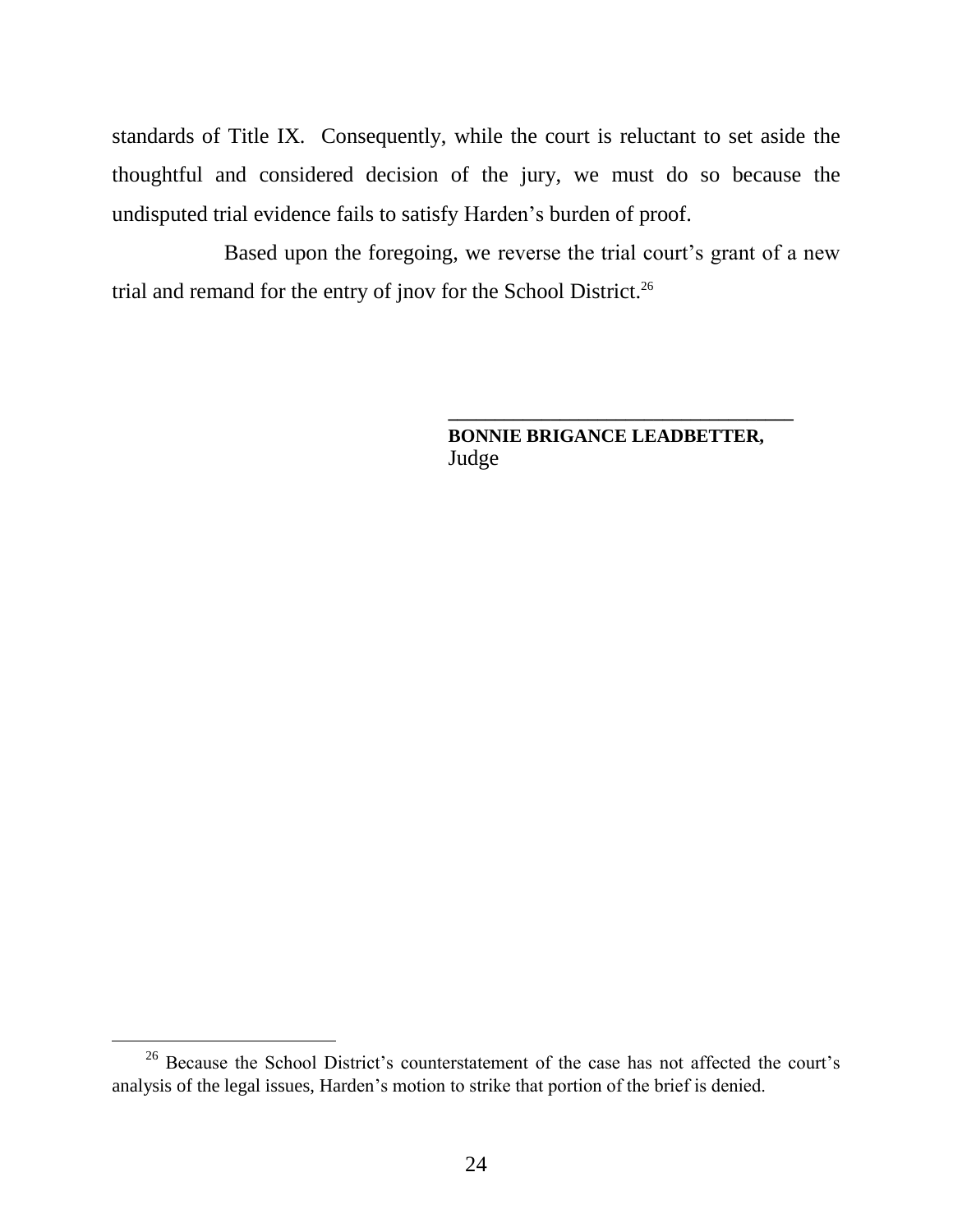# **IN THE COMMONWEALTH COURT OF PENNSYLVANIA**

| Rebecca Harden,                     |                    |
|-------------------------------------|--------------------|
| Appellant                           |                    |
|                                     |                    |
| v.                                  | No. 1937 C.D. 2012 |
|                                     |                    |
| Donald James Rosie, as an           |                    |
| individual, and the Albert          |                    |
| <b>Gallatin School District</b>     |                    |
| R.H.                                |                    |
|                                     |                    |
| v.                                  | No. 2082 C.D. 2012 |
|                                     |                    |
| Donald James Rosie, as an           |                    |
| individual, and the Albert Gallatin |                    |
| <b>School District</b>              |                    |
|                                     |                    |
| Appeal of: Albert Gallatin School   |                    |
| District                            |                    |

# **O R D E R**

AND NOW, this 11th day of September, 2014, we REVERSE the order of the Court of Common Pleas of Fayette County granting a new trial in the above-captioned matter and REMAND for the entry of judgment in favor of Albert Gallatin School District (School District).

And further, Rebecca Harden's motion to strike the School District's Counterstatement of the Case is DENIED.

> **BONNIE BRIGANCE LEADBETTER,** Judge

**\_\_\_\_\_\_\_\_\_\_\_\_\_\_\_\_\_\_\_\_\_\_\_\_\_\_\_\_\_\_\_\_\_\_\_\_\_**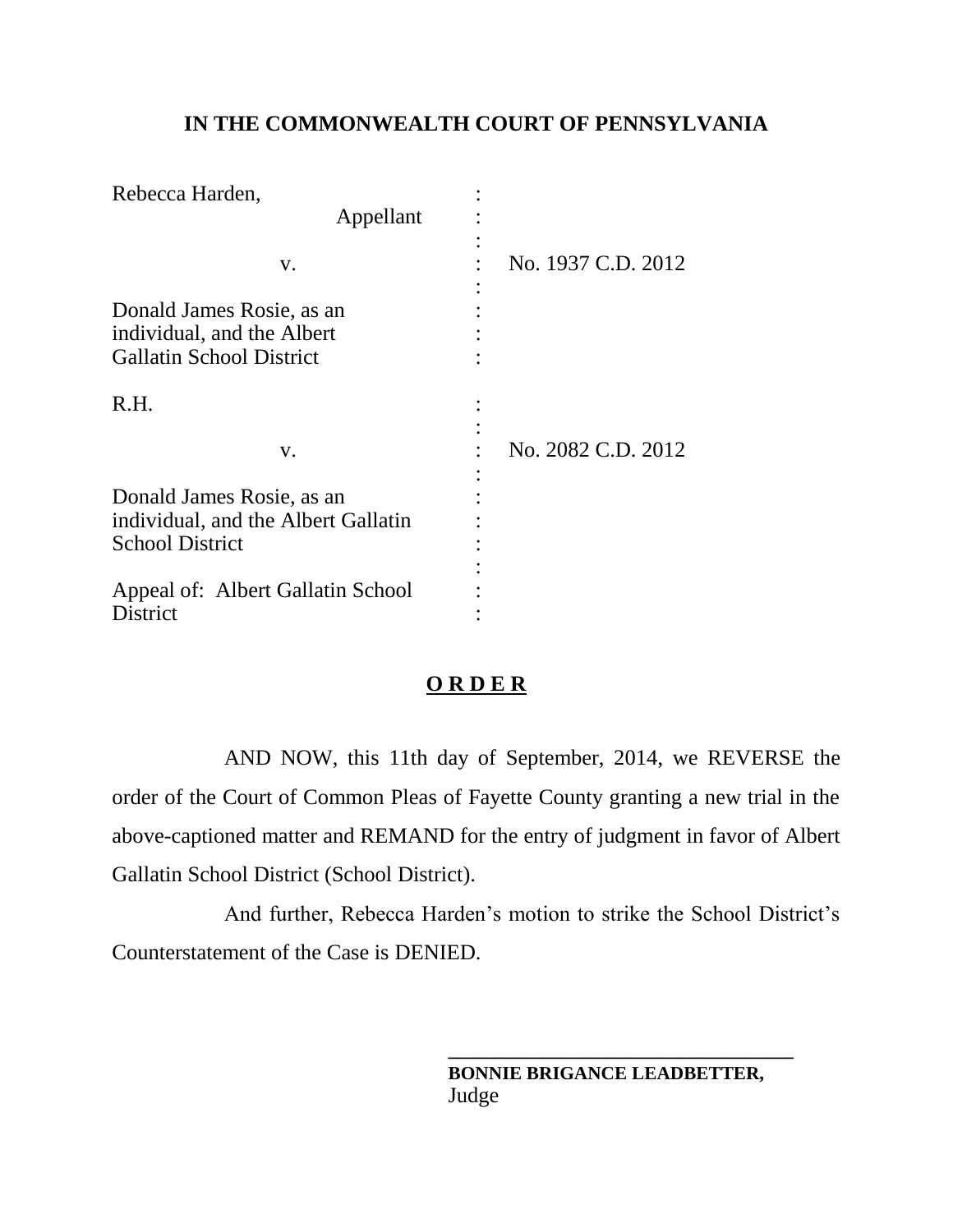#### **IN THE COMMONWEALTH COURT OF PENNSYLVANIA**

| Rebecca Harden,                                                                            |                                                 |
|--------------------------------------------------------------------------------------------|-------------------------------------------------|
| Appellant                                                                                  |                                                 |
| V.                                                                                         | No. 1937 C.D. 2012                              |
| Donald James Rosie, as an<br>individual, and the Albert<br><b>Gallatin School District</b> |                                                 |
| R.H.                                                                                       |                                                 |
| V.                                                                                         | No. 2082 C.D. 2012<br>Argued: September 9, 2013 |
| Donald James Rosie, as an                                                                  |                                                 |
| individual, and the Albert Gallatin                                                        |                                                 |
| <b>School District</b>                                                                     |                                                 |
|                                                                                            |                                                 |
| Appeal of: Albert Gallatin School                                                          |                                                 |
| District                                                                                   |                                                 |

#### **BEFORE: HONORABLE BONNIE BRIGANCE LEADBETTER, Judge HONORABLE P. KEVIN BROBSON, Judge HONORABLE JAMES GARDNER COLINS, Senior Judge**

## **CONCURRING OPINION BY JUDGE BROBSON FILED: September 11, 2014**

Upon review of the record in this matter, I am compelled to agree with the majority that the School District was entitled to a judgment in its favor notwithstanding the jury verdict, or JNOV. Although I believe the issue of whether the School District had sufficient notice to trigger Title IX liability is a close question, there is no record evidence upon which a jury could conclude that the School District acted with deliberate indifference in the face of the